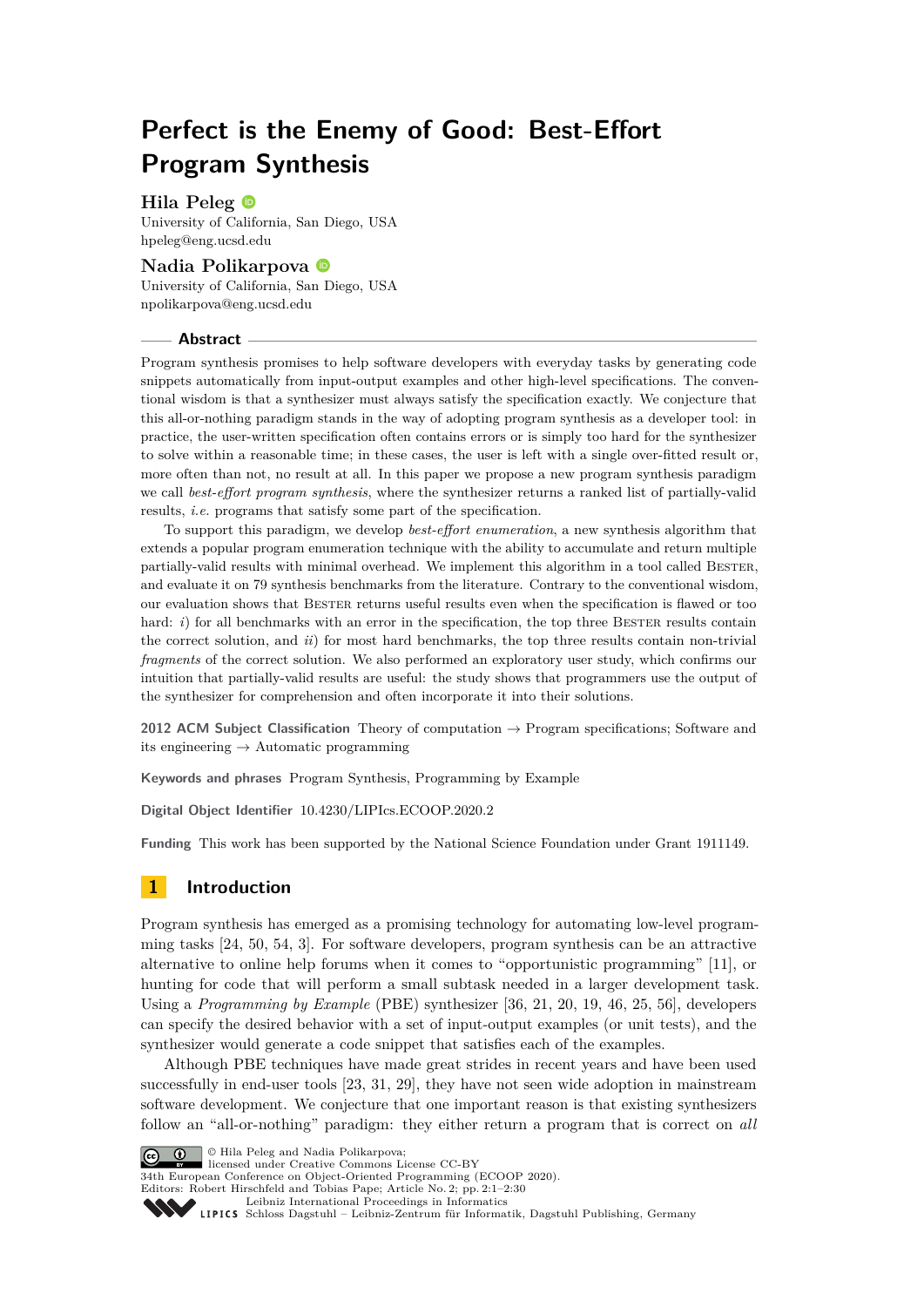## **2:2 Perfect is the Enemy of Good: Best-Effort Program Synthesis**

*examples*, or fail. In practice, however, humans make mistakes, so examples might contains errors. Even if all the examples are correct, the program might just be too complex for the synthesizer to generate: no matter how much we improve the synthesizer, there will always be problems it fails to solve within the amount of time that the user is willing to wait. In these cases, all-or-nothing synthesis is utterly useless to the programmer: it either returns a single over-fitted result (that satisfies the erroneous specification) or, more often than not, no result at all. Iterative synthesizers [\[32,](#page-27-5) [39,](#page-27-6) [7\]](#page-25-1) offer a partial remedy by allowing the user to refine a problematic specification, but they still waste user's time in the unsuccessful iterations.

We believe that turning PBE synthesizers into useful mainstream programming tools requires addressing two core *challenges*:

- **1) Erroneous specifications:** How can we make the synthesizer robust to small errors in the specification?
- **2) Hard problems:** How can we make the synthesizer helpful even if it cannot solve a problem completely?

#### **Switching paradigms**

To address the two core challenges, we need to abandon the all-or-nothing view of synthesis and instead take the approach of successful code completion tools: an imperfect result is better than no result, as long as it is indicated as such. To this end, we propose a new PBE paradigm we dub *best-effort program synthesis*, in which the user provides examples, and the synthesizer returns a shortlist of partially-valid results, *i.e.* programs that satisfy at least some of the examples. Previous work has shown that *a*) partially-valid programs often share non-trivial fragments with the correct solution [\[46\]](#page-28-2), and *b*) users prefer editing incorrect code to writing code from scratch [\[13\]](#page-26-5). Hence it is reasonable to assume that partially-valid results help the user move forward both when the specification contains errors (by generating a solution for the error-free subset of the examples) and when the problem is too hard (by generating a spacial-case program that can be used as a building block in the final solution).

#### **Efficient best-effort synthesis**

A naive way to implement best-effort synthesis would be to use an existing synthesizer as a black box and re-run it again and again with different subsets of the specification, displaying any generated programs to the user. This is highly inefficient, however, especially when the original synthesis problem takes too long to solve: in this case, some specification subsets may still take too long. Ideally, we would like to deliver partially-valid results without requiring the synthesizer to do more work.

Our core *technical insight* is that a popular program search algorithm—bottom-up enumeration with observational equivalence reduction [\[55,](#page-28-3) [2\]](#page-25-2)—can be extended to accumulate partially-valid results during search with minimal overhead. The extension is possible because this search algorithm is *monotonic* in the set of examples: the set of programs explored with the full specification includes all programs that would be explored with a partial specification. We formalize this monotonicity property and our extended *best-effort enumeration* algorithm in [Section 3.](#page-8-0)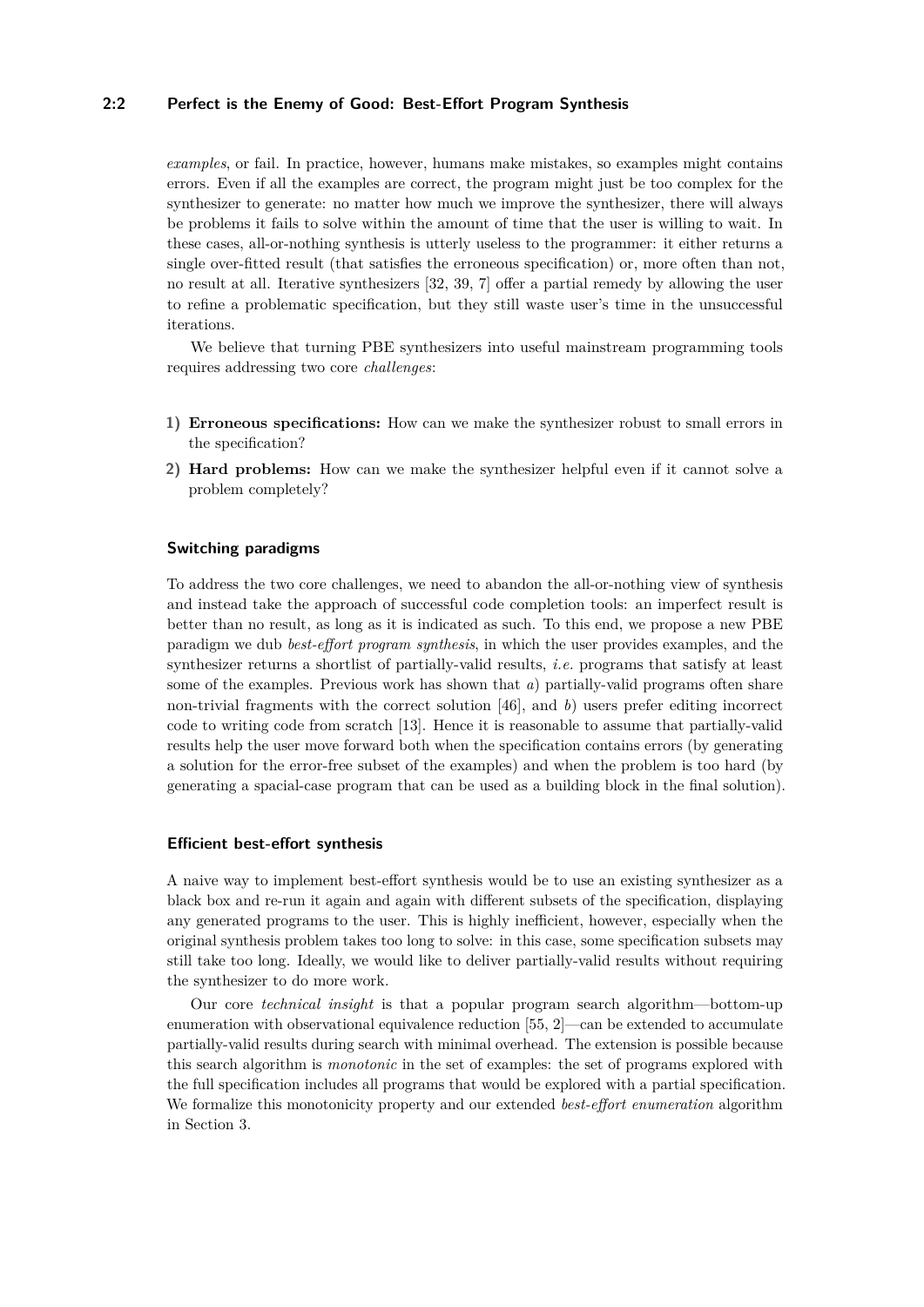### **Ranking partially-valid results**

In general, there can be too many partially-valid results to display them all to the user, so a best-effort synthesizer needs a way to automatically select a manageable number of results (3–5) that are most likely to be useful to the programmer. It is common in program synthesis to introduce a *ranking function* for the generated programs and present top  $N \geq 1$  ranked results to the user [\[23,](#page-26-4) [28,](#page-27-7) [43\]](#page-28-4). For the best-effort setting, we design a ranking function that incorporates both *syntactic* and *semantic* features of programs, such as simplicity and the number of examples satisfied. The details of the ranking are described in [Section 4.](#page-10-0)

#### **Evaluating best-effort solutions**

We implement our approach in a tool called BESTER (Best-Effort Synthesis TERminal), which gives users access to a best-effort synthesizer from a Read-Evaluate-Print-Loop (REPL). We evaluate Bester on 79 benchmarks we collected from the 2017 SyGuS competition [\[4\]](#page-25-3) and the Euphony benchmark suite [\[33\]](#page-27-8). Our evaluation shows that *i*) Bester can overcome errors in the specification and still return the correct solution in the top three results, *ii*) when a synthesis problem is hard and times out, Bester still returns useful fragments of the solution, and *iii*) BESTER's ability to solve correct specifications is not impacted [\(Section 5\)](#page-12-0). Moreover, BESTER compares favorably to the naive approach of using a state-of-the-art synthesizer<sup>[1](#page-2-0)</sup> as a black box and eliminating examples from the specification one by one.

We also performed a small exploratory user study of BESTER, in which programmers used BESTER to solve tasks in an unfamiliar programming language; the tasks were too hard for the synthesizer to solve completely within 40 seconds [\(Section 6\)](#page-19-0). Our study shows that programmers make use of synthesis results for comprehension, both of the task and of the language, and that programmers often incorporate synthesis results into their solutions either by copy-pasting or by editing a partially-valid solution until it fully satisfies the examples.

## **Main contributions**

To summarize, this paper makes the following contributions:

- **1.** *Best-effort program synthesis:* a new user interaction paradigm for PBE that is likely to yield helpful results even when the problem is ill-specified or too hard to solve completely.
- **2.** *Best-effort enumeration:* an algorithm for efficiently collecting partially-valid solutions during enumerative synthesis.
- **3.** A ranking function for partially-valid solutions that incorporates both syntactic and semantic properties of programs, and performs well in our experiments.
- **4.** Bester: a prototype implementation of best-effort synthesis, shown both empirically and in an exploratory user study to be robust to specification errors and to produce useful program fragments on hard problems.

## <span id="page-2-1"></span>**2 Overview**

In this section, we consider a scenario that requires best-effort synthesis.

<span id="page-2-0"></span><sup>1</sup> We used CVC4 [\[44\]](#page-28-5), the winner of the 2017–2019 SyGuS competitions in the PBE-Strings category.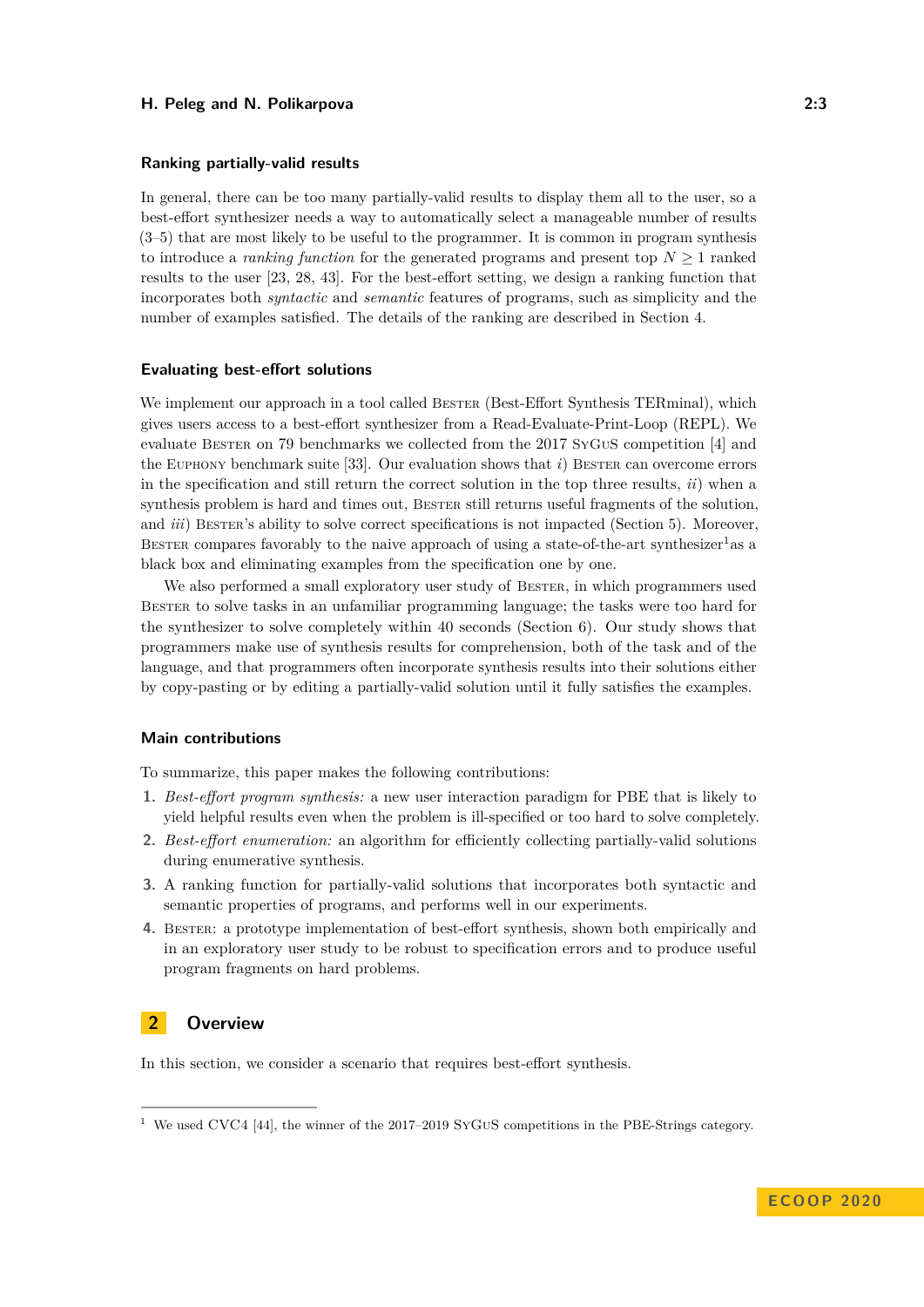#### **2:4 Perfect is the Enemy of Good: Best-Effort Program Synthesis**

<span id="page-3-0"></span>

| input                          | result expected | Current best: [3/4]<br>1: $(-$ (str.len arg0) (str.len (str.replace (str.replace arg0 "\n" "") "\n" ""))) $\lceil 3/4 \rceil$ |                                                                                                                                                                                                              |          |  |  |  |
|--------------------------------|-----------------|-------------------------------------------------------------------------------------------------------------------------------|--------------------------------------------------------------------------------------------------------------------------------------------------------------------------------------------------------------|----------|--|--|--|
| $arg\theta \rightarrow "one"$  |                 |                                                                                                                               | 2: $(str.length (int.to.str (str.length area)))$ [2/4]<br>$3:$ (str.indexof arg0 (str.at arg0 -1) (str.indexof arg0 "\n" 1)) [2/4]<br>4: (str.indexof "" (str.at arg0 -1) (str.indexof arg0 "\n" 1)) $[2/4]$ |          |  |  |  |
| arg0 -> "one\ntwo"             |                 | 5: $(str.indexof "n" (str.at arg0 -1) (str.indexof arg0 "n" 1)) [2/4]$<br>> :1                                                |                                                                                                                                                                                                              |          |  |  |  |
| arg0 -> "one\ntwo\nthree"      |                 | input                                                                                                                         | result                                                                                                                                                                                                       | expected |  |  |  |
| arg0 -> "one\ntwo\nthree\four" |                 | $area -> "one"$<br>$\theta$<br>ø                                                                                              |                                                                                                                                                                                                              |          |  |  |  |
|                                |                 | $arg\theta \rightarrow "one\ntwo"$                                                                                            |                                                                                                                                                                                                              |          |  |  |  |
|                                |                 | arg0 -> "one\ntwo\nthree"                                                                                                     |                                                                                                                                                                                                              |          |  |  |  |
|                                |                 | arg0 -> "one\ntwo\nthree\four"                                                                                                |                                                                                                                                                                                                              |          |  |  |  |

**(b)** Best-effort synthesis results.

**Figure 1** The BESTER REPL interface.

## <span id="page-3-1"></span>**2.1 A motivating example**

examples.

Our example is derived from one of the benchmarks in the PBE-Strings track of the SyGuS (Syntax-Guided Synthesis) competition [\[5,](#page-25-4) [4\]](#page-25-3). In this competition, synthesizers are expected to generate programs in a simple language of S-expressions with built-in operations on integers (such as  $+$  or  $-$ ) and strings (such as,  $str.length$  and  $str.replace$ ). A benchmark in the PBE-Strings track is given by a set of input-output examples and a grammar that defines the space of candidate programs (*i.e.* the relevant subset of the SyGuS language). These benchmarks mimic small tasks performed by programmers, and some are directly derived from StackOverflow questions.

In this scenario, a programmer is attempting to solve a task that asks them to count the number of line breaks in a string. They are using a development environment enriched with a synthesizer: they have the option to invoke the synthesizer at any point during development and incorporate (fragments of) its output into their own code.

The programmer starts by providing a set of test cases (examples):

 $e_0 =$ "one"  $\rightarrow 0$  $e_1$  = "one\ntwo"  $\rightarrow$  $e_2$  = "one\ntwo\nthree"  $\rightarrow$  $e_3$  = "one\ntwo\nthree\four"  $\rightarrow$ 

We notice, though the user does not, that  $e_3$  contains a typo in the string and would, given the expected program, only return 2 rather than 3.

The user then attempts to write a program to satisfy their test cases by computing the difference in length between the input string, arg0, and arg0 with newlines removed:

(- (str.len arg0) (str.len (str.replace arg0 "\n" "")))

The user executes their tests, and only  $e_0$  and  $e_1$  pass, as shown in [Figure 1a.](#page-3-0) They might not immediately realize that the reason for this behavior is the unexpected semantics of str.replace in the SyGuS language, which only replaces the first instance of the substring rather than all instances. Because  $e_2$  fails as well as  $e_3$ , the typo in  $e_3$  goes unnoticed.

At this point, the user decides to delegate solving the task to the synthesizer. Running the state-of-the-art synthesizer CVC4 [\[44\]](#page-28-5) on this synthesis query yields the result:

```
(ite (str.contains (str.replace arg0 "\n" "") "\n")
 (ite (str.suffixof (str.at arg0 (str.len "\n")) arg0)
    (str.length "n") (str.index of arg0 "n" 1))(ite (str.prefixof arg0 (str.replace arg0 "\n" arg0)) 0 1))
```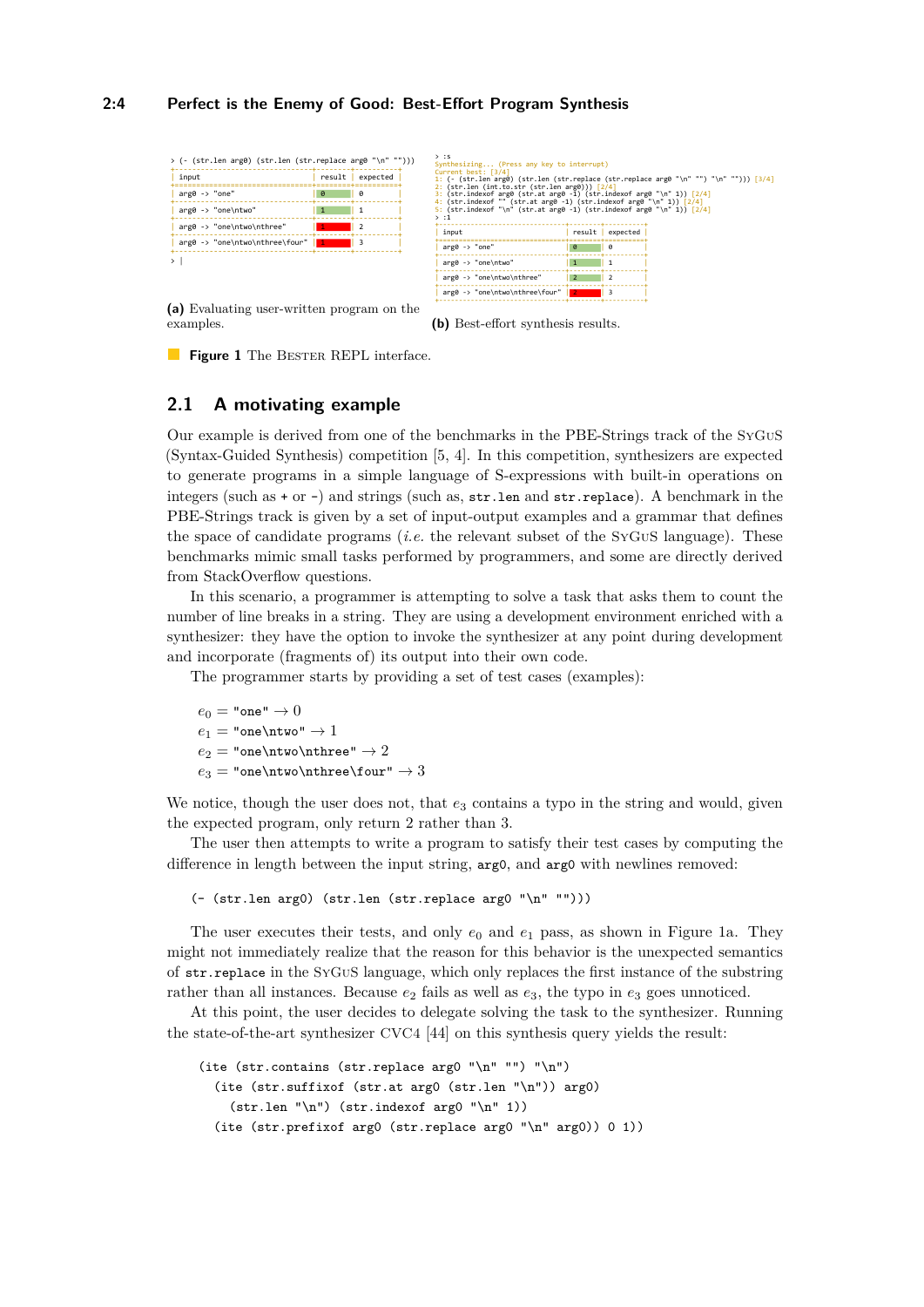This program satisfies all the test cases provided to the synthesizer, but it is so complex that the user will most likely discard it without reading and be none the wiser about the typo in the tests or their misconception about the semantics of str.replace.

Running our tool Bester, on the other hand, produces a ranked list of synthesis results, as shown in [Figure 1b.](#page-3-0) The first result in this list is:

```
(- (str.len arg0) (str.len (str.replace (str.replace arg0 "\n" "") "\n" "")))
```
which is relatively simple and in fact similar to the user's initial solution (except that it calls str.replace on the input string twice). Contrasting the outputs of the initial program and this result helps the user realize their misconception about str.replace, while the tool's failure to solve  $e_3$  is likely to call their attention to the typo.

#### **Best-effort synthesis for hard specifications**

Consider a slightly different specification our programmer could have provided, where examples  $e_0, e_1, e_2$  are as before, but example  $e_3$  is replaced with

 $e'_3 = "one\ntwo\nthree\nfour\nfive\nsix\nseven\neight" \to 7$ 

The programmer asks the (traditional) synthesizer for help, but after 30 seconds of waiting, their patience is exhausted, and they interrupt the synthesizer before it can produce any results. The reason this problem is taking so long to solve is that the SyGuS language contains no general solution that works for an arbitrary number of newlines, so the shortest program that satisfies  $e_3'$  contains seven calls to str.replace; programs of this size present a challenge for state-of-the-art synthesizers. Once again, the user just wasted their time and is back to square one.

Although this particular example seems contrived, the general scenario where the user is unaware of the limitations of the synthesis algorithm and gives it more than it can handle, is very common. If the programmer is using Bester, however, and interrupts it after 30 seconds, they would get exactly the same set of results as in the previous scenario, shown in [Figure 1b.](#page-3-0) This is because Bester always searches for solutions to all subsets of input examples simultaneously, and the solution for  $\{e_0, e_1, e_2\}$  is much smaller—and hence will be discovered much earlier—than the solution for the full set of examples.

# <span id="page-4-0"></span>**2.2 Background: Observational Equivalence Reduction**

Before we explain how Bester is able to generate such partially-valid results efficiently, we must introduce the baseline synthesis technique we build upon: bottom-up enumeration with *observational equivalence reduction* [\[55,](#page-28-3) [2\]](#page-25-2), or OE-reduction for short. Program synthesizers work by searching a space of candidate programs until they encounter one that satisfies the specification. The central challenge of program synthesis is the astronomically large size of the search space, so different synthesis techniques find different ways to reduce the space, *i.e.* exclude large chunks of the space from consideration.

For illustration purposes, in this section we will consider the program space defined by an artificially small grammar, shown in Figure [2a.](#page-6-0) This grammar allows using only two integer literals (0 and 3), one string literal (" "), a single variable (input), and three operations: +, str.indexof, and str.substr.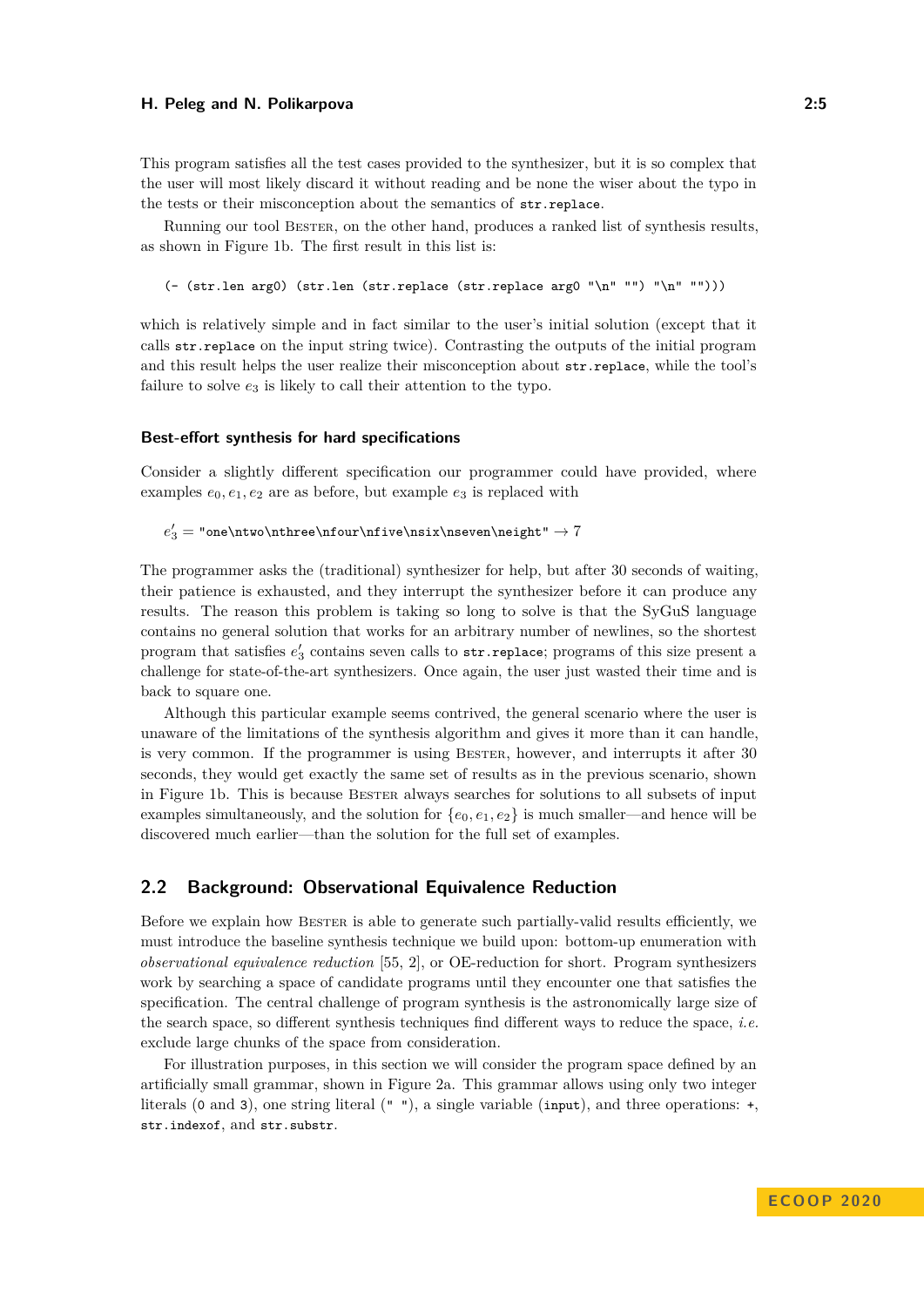## **2:6 Perfect is the Enemy of Good: Best-Effort Program Synthesis**

#### **Bottom-up enumeration**

Bottom-up enumeration is a synthesis technique that maintains a *bank* of enumerated programs and constructs new programs by applying production rules to programs from the bank. Recall the grammar in Figure [2a.](#page-6-0) We begin enumeration with an empty bank, so in the first iteration we are limited to production rules that require no subexpressions—literals and variables; this yields the programs 0, 3, " ", and input, which are added to the bank. In the following iterations, production rules that require subexpressions are applied to the programs in the bank: for example, the rule  $Int \rightarrow (+ Int Int)$  is applied to all pairs of *Int* expressions, creating new programs (+ 0 0), (+ 0 3), (+ 3 0), and (+ 3 3), as seen in Figure [2b.](#page-6-0)

The enumeration is generally performed in the order of height: we first construct all programs of height 0, then height 1 and so on; each iteration constructs all programs of height  $n + 1$  using the programs of heights up to  $n$  stored in the bank. As a consequence, discarding even a few programs from the bank can drastically reduce the number of programs to be enumerated in future iterations.

#### **Equivalence reduction**

A natural candidate for discarding from the bank is a redundant program, *i.e.* , a program that is functionally equivalent to another program in the bank. In our example, the program (+ 0 3) is functionally equivalent to the program 3, and hence can be safely discarded. State-of-the-art bottom-up synthesizers [\[55,](#page-28-3) [2,](#page-25-2) [6\]](#page-25-5) use a more aggressive notion of program equivalence called *observational equivalence*, which is also easier to check: two programs are considered equivalent if they evaluate to the same output for every input in the user-provided set of examples.

<span id="page-5-0"></span>► **Example 1.** Let us assume two pairs of input-output examples

 $e_0$  = "The Demolished Man"  $\rightarrow$  "Demolished"  $e_1$  = "The Stars My Destination"  $\rightarrow$  "Stars"

We follow the enumeration of programs with OE-reduction, summarized in Figure [2b.](#page-6-0) First, we create an *input vector*, which in this case contains two inputs:

 $\langle$ "The Demolished Man", "The Stars My Destination")

The algorithm evaluates each constructed program point-wise on the input vector, producing an *output vector*. Two programs are deemed observationally equivalent if their output vectors are equal.

**Height** 0: First we enumerate programs of height 0 (programs 1–4 in Figure [2b\)](#page-6-0). The program 0 is a literal and evaluates to 0 on every input, resulting in the output vector  $\langle 0, 0 \rangle$ . Likewise the programs 3 and " " result in  $\langle 3, 3 \rangle$  and  $\langle$  " ", " " $\rangle$  respectively. The program input (the input variable) yields the output vector ("The Demolished Man", "The Stars My Destination"). Since all four output vectors are different, all four programs are added to the bank.

**Height** 1: Next, we enumerate programs of height  $n + 1$  by applying production rules in the grammar to programs from the bank at heights up to *n* (in this case, up to 0). The production rule for str.indexof requires two arguments of type string, and will be applied to all combinations of string programs of height 0. This will produce, among others, the program (str.indexof " " ") with the output vector  $(0,0)$ . Notice that the bank already contains a program with this vector: the program 0. The algorithm therefore discards (str.indexof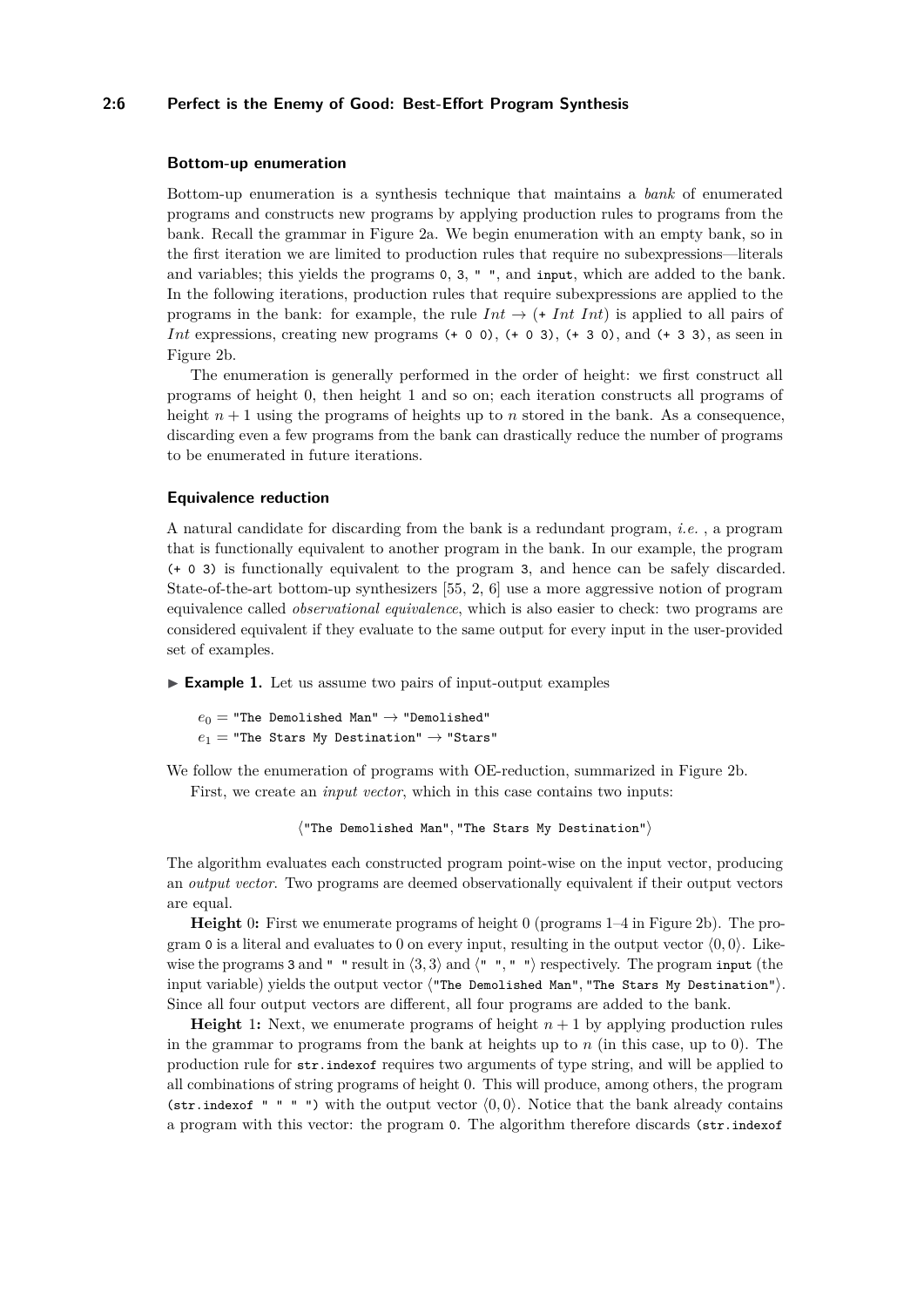<span id="page-6-0"></span>

|               | $Start \rightarrow String$             |
|---------------|----------------------------------------|
|               | $Int \rightarrow 0 \mid 3$             |
|               | $\vert$ (+ Int Int)                    |
|               | $(\text{str.}\,indexof String String)$ |
| <i>String</i> | $\rightarrow$ " "   input              |
|               | $\vert$ (str.substr String Int Int)    |

**(a)** A small grammar in the SyGuS format. Notice that the language is limited to the literal constants that appear here.

| #              | program                               | output on $e_0$           | output on $e_1$           | equivalent to |
|----------------|---------------------------------------|---------------------------|---------------------------|---------------|
|                | $\Omega$                              | $\Omega$                  | 0                         |               |
| $\overline{2}$ | 3                                     | 3                         | 3                         |               |
| 3              | $\mathbf{u}$ $\mathbf{u}$             | $\mathbf{u}$ $\mathbf{u}$ | $\mathbf{u}$ $\mathbf{u}$ |               |
| 4              | input                                 | "The Demolished           | "The Stars                |               |
|                |                                       | Man"                      | My Destination"           |               |
| $5^{\circ}$    | $f + \theta$                          | 0                         | $\Omega$                  | #1            |
| 6              | $\underline{\overline{(1-\theta-3)}}$ | 3                         | 3                         | #2            |
| $\overline{7}$ | $+307$                                | 3                         | 3                         | #2            |
| 8              | $(+ 3 3)$                             | 6                         | 6                         |               |
| 9              | (str.java for " " " " "")             | $\Omega$                  | $\theta$                  | #1            |
| 10             | (str.indexof " " input)               | $-1$                      | $-1$                      |               |
| 11             | (str.index of input input)            | $\theta$                  | $\overline{0}$            | #1            |
| 12             | (str.indexof-input " ")               | 3                         | 3                         | #2            |
|                |                                       |                           |                           |               |

**(b)** An enumeration of the grammar by height.

**Figure 2** The enumeration in Example [1.](#page-5-0) Programs are generated from the grammar by height, first productions requiring only a terminal, and next productions requiring a subtree, taken from previously seen programs.

" " " ") and does not add it to the bank. In general, the algorithm maintains an *invariant* that the bank contains at most one representative of any observational equivalence class.

The same production rule also generates the program (str.indexof input " "). This program seems helpful for solving the given examples; however, its output vector is  $\langle 3,3 \rangle$ , whose equivalence class already has a representative, the program 3, so the program (str.indexof input " ") will be discarded. Unlike in the case of  $(\text{str.indexof } " " ""),$  this seems an imprudent decision. However, it is in fact sound to do so *for these inputs*: so long as we do not care about differently structured inputs, (str.indexof input " ") and 3 are completely interchangeable. If the user introduces another example with a new input such as "Virtual Unrealities", the new extended output vectors will be  $\langle 3, 3, 3 \rangle$  and  $\langle 3, 3, 7 \rangle$ , and the two programs will no longer be equivalent.

# **2.3 Our approach**

Next we describe how Bester modifies the baseline OE-reduction enumeration technique from the previous subsection to maintain a ranked list of partially-valid programs. If the search happens to encounter a program that fully satisfies the specification, it stops; otherwise, if the search is interrupted before a solution was found, Bester simply returns the current list of partially-valid results to the user. We refer to this modification of OE-reduction search as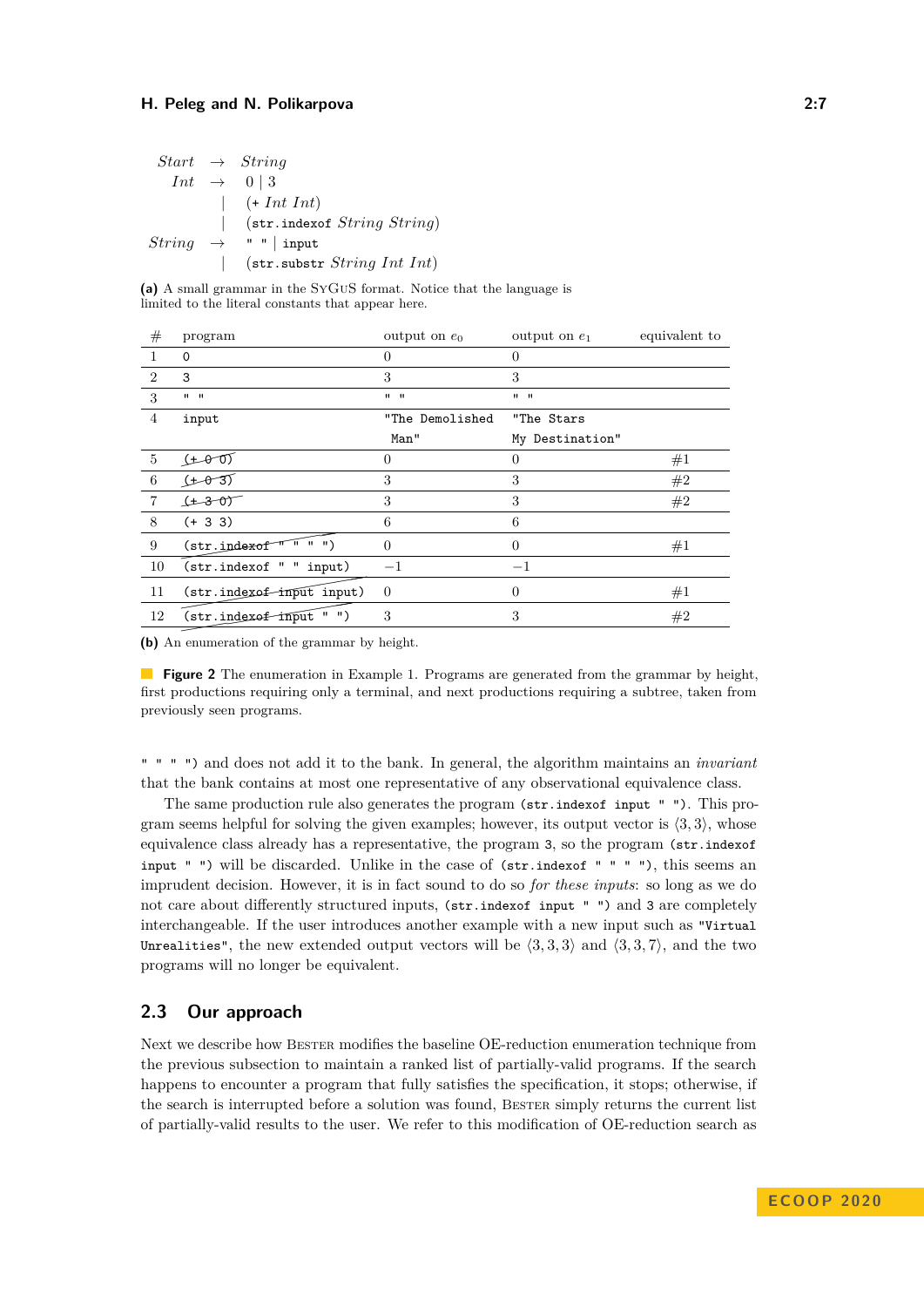#### **2:8 Perfect is the Enemy of Good: Best-Effort Program Synthesis**

*best-effort enumeration*; Section [3](#page-8-0) details the search algorithm and its correctness.

#### **Searching for all example subsets**

Recall the task from Section [2.1,](#page-3-1) where the user is trying to count line breaks in a string, but has an error in the example *e*3. We would like to show the programmer the following partially-valid yet useful program  $p^*$ , which satisfies examples  $\{e_0, e_1, e_2\}$ :

```
(- (str.len arg0) (str.len (str.replace (str.replace arg0 "\n" "") "\n" "")))
```
Since we do not know a-priori which subset of examples would yield a useful result, we would like the synthesizer to simultaneously search for programs satisfying *all* non-empty subsets of  $\{e_0, e_1, e_2, e_3\}$  (thus, including  $\{e_0, e_1, e_2\}$ ).

Note that many synthesis techniques are not amenable to such simultaneous search: for example, in constraint-based synthesis [\[52,](#page-28-6) [26\]](#page-27-9), a run of the synthesizer with the full set of examples would never construct *p* ∗ , because it does not satisfy *e*3. We observe that unlike most synthesis techniques, the OE-reduction algorithm has the ability to maintain solutions for all example subsets with little to no overhead, thanks to a curious monotonicity property: *adding a new example never excludes programs from the enumeration*.

Let us illustrate this property on our running example. Consider a *hypothetical* run of an OE-synthesizer on the examples  $\{e_0, e_1, e_2\}$ , and assume that in this run  $p^*$  is added to the bank. We conclude that  $p^*$  is the first program the synthesizer constructed that produces the output vector  $\langle 0, 1, 2 \rangle$ , and hence has been chosen as the representative of the  $\langle 0, 1, 2 \rangle$ equivalence class. Now consider the *actual* run of the synthesizer, on the full set of examples  ${e_0, e_1, e_2, e_3}$ ; we argue that in this run  $p^*$  must be chosen as the representative of the  $(0, 1, 2, 2)$  equivalence class and cannot be discarded by OE reduction. To see why, assume a different program  $p'$  is chosen as the representative; then  $p'$  would have been enumerated before  $p^*$  and would also return  $\langle 0, 1, 2 \rangle$  on the first three examples; but this contradicts our assumption that  $p^*$  is the representative for  $\langle 0, 1, 2 \rangle$ .

In other words, since each additional example *refines* the partition of the program space, the bank in the actual run must be a superset of the bank in the hypothetical run. Moreover, the output vector of each program in the bank is already computed as part of performing OE-reduction, and compared to the expected output vector; hence, performing a slightly more complex check for the purpose of identifying partially-valid results incurs only minimal overhead.

#### **Ranking best-effort candidates**

A best-effort enumeration as described above might accumulate multiple results satisfying each subset of the examples. However, we cannot simply show them to the user in the order in which they are discovered: trivial programs such as a literal or variable satisfying one or two of the examples would be discovered immediately, but would often be a poor candidate. For instance, in the example from Section [2.1,](#page-3-1) the program  $\circ$  satisfies  $\{e_0\}$ , the program (str.indexof arg0 "\n") satisfies {*e*4} (the erroneous example), and the program (ite (str.contains arg0 "\n") 1 0) satisfies  $\{e_0, e_1\}$ . All of these will be discovered fairly early on in the enumeration.

Instead, the partially-valid programs in the bank need to be *ranked* so that a manageable number (no more than 5) of promising programs can be returned to the user. We have developed a simple ranking function for Bester that takes into account both syntactic and semantic properties of programs, and performs well empirically. Section [4](#page-10-0) details our ranking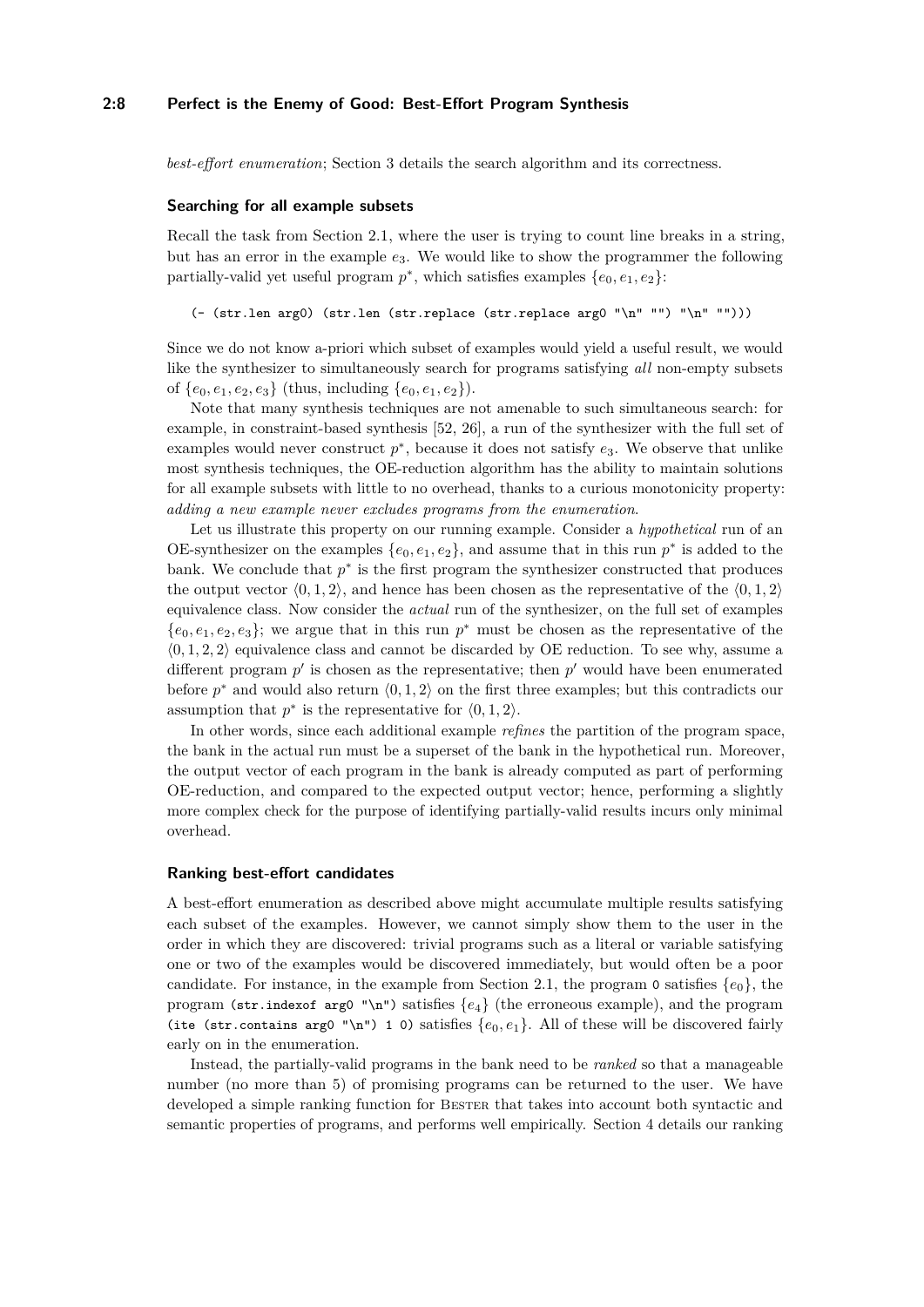function and discusses other possible rankings. Intuitively, our ranking rewards programs that satisfy more examples, programs that use all of their inputs (the so called *relevancy requirement* inspired by other synthesis techniques [\[20,](#page-26-2) [27\]](#page-27-10)), smaller programs, and programs where the incorrect outputs are close to the expected outputs. Among the programs listed above, (str.indexof arg0 "\n") and 0 both satisfy one example, but the former is preferred by our ranking because it uses its input.

# <span id="page-8-0"></span>**3 Best-Effort Enumeration With Observational Equivalence**

In this section, we detail the way an enumerative search with observational equivalence can be used to find and rank best-effort results to a synthesis query.

Let us consider the challenge in finding a best-effort solution. Since the set of userprovided examples  $\mathcal E$  might be unsatisfiable, we wish to return a program that satisfies some  $\mathcal{E}^* \subseteq \mathcal{E}$ . However, we do not know in advance whether  $\mathcal{E}$  is satisfiable, and if it is not, *which*  $\mathcal{E}^*$  we are searching for a solution to.

We can address this challenge with minimal effort thanks to several properties of equivalence classes.

#### **Refined equivalence classes**

Enumerative synthesis with observational equivalence adds only one representative from each equivalence class to its bank of programs based on an equivalence relation  $\equiv_I$  defined as follows:

$$
p_1 \equiv_I p_2 \iff \forall \iota \in I. [\![p_1]\!](\iota) = [\![p_2]\!](\iota)
$$

where the equality of execution results considers outputs, exceptions, and side effects. In a PBE synthesis query, the inputs in *I* are derived from the example set  $\mathcal E$  such that  $I = \{ \iota \mid (\iota, \omega) \in \mathcal{E} \}.$ 

If the enumeration that has already added to the reduced program bank the program *p* encounters a program *p*<sup> $\prime$ </sup> such that  $p \equiv_{I} p'$ , a decision is made which one will be the *representative of the equivalence class*  $[p]$  that both  $p$  and  $p'$  inhabit. The representative is then kept in the program bank and the other program is discarded. In most synthesizers that perform the enumeration in layers (i.e., first programs of height 0, then of height 1, etc.), the first program encountered from each equivalence class is selected as its representative, as was shown in Figure [2b.](#page-6-0)

Now consider  $\mathcal{E}' \subset \mathcal{E}$ , a non-empty subset of examples, and its input set *I'*. It is easy to see that  $\equiv_I$  is a *refinement* of  $\equiv_{I'}$ , since it is the intersection of  $\equiv_{I'}$  and  $\equiv_{I\setminus I'}$ . This means that  $\equiv_I$  refines the partition into equivalence classes made by  $\equiv_{I'}$ , or that for a program *p* in the candidate program space,  $[p]_{\equiv_I} \subseteq [p]_{\equiv_{I'}}$ .

We notice that if selection of the representative is deterministic, then if *p* was the representative of  $[p]_{\equiv_{I'}}$ , the less refined (and possibly larger) equivalence class, then *p* will also be the representative of  $[p]_{\equiv I}$ : representative selection has determined *p* to be the representative against each of the programs in  $[p]_{\equiv_I}$  when it was decided to be the representative of  $[p]_{\equiv_{I'}}$ .

This means that if *p* was included in the bank of programs in a less refined enumeration with OE-reduction, *p* will be in the program bank of a more refined enumeration, one with more examples.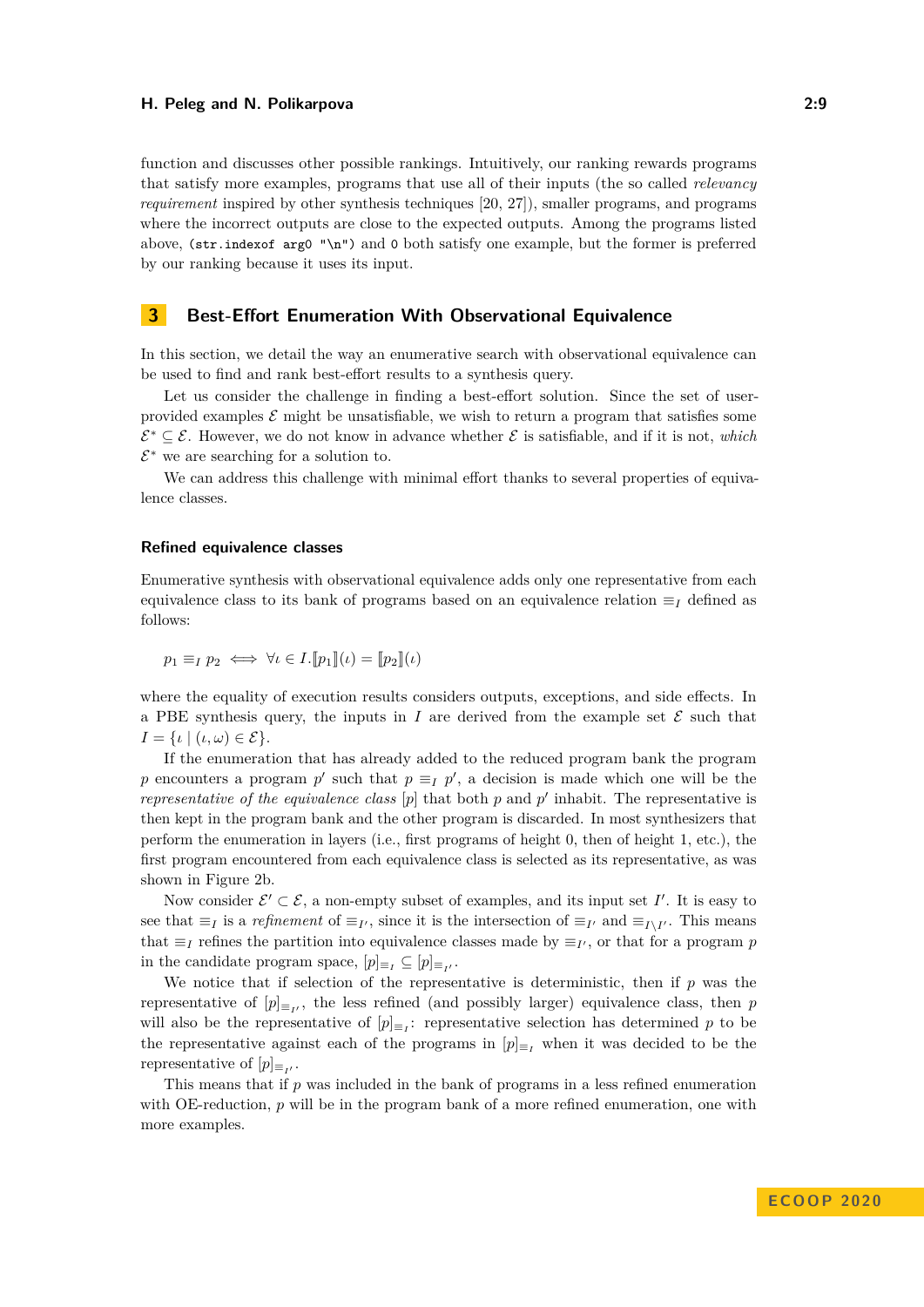## **2:10 Perfect is the Enemy of Good: Best-Effort Program Synthesis**

```
Algorithm 1 A best-effort enumeration
   Input: \mathcal{E} a user-provided example specification, \mathcal{G} a grammar, f a fitness function,
          maxResults the maximum number of results to return to the user
   Result: Top maxResults synthesized programs
 1 programBank \leftarrow \emptyset2 resultC and <i>idates</i> \leftarrow <i>PriorityQueue()</i>3 while timeout has not passed do
 4 foreach \text{prodRule} \in \mathcal{G} do
 5 \vert k \leftarrow arity(predRule)6 for if \{arg_1, \ldots, arg_k\} \in programBank^k do
 7 if (arg1, . . . , argk) is suitable for prodRule then
 8 newP rog ← prodRule(arg1, . . . , argk)
 9 i if \forall p \in programBank. p \not\equiv_I newProg then
                   /* Found the representative of a new equivalence class,
                      add to the bank \ast/10 programBank ← programBank ∪ {newP rog}
11 exec ← {(\iota, [\text{newProg}](\iota)) | \iota \in I}<br>
if exec \cap \mathcal{E} \neq \emptyset then /* newProg
                   if exec \cap E ≠ ∅ then /* newProg partially satisfies E */
13 resultCandidates.insertW ithP riority(newP rog, f(newP rog, E))
14 end
15 i if exec = \mathcal{E} then /* newProg fully satisfies \mathcal{E} */
16 | | | | break all loops
17 end
18 end
19 end
20 end
21 end
   /* Either timeout has passed and or a fully satisfying program was
      found. We now return a list of options by rank. */22 results \leftarrow List()23 for i = 1 to min(maxResults, resultC and dates.size()) do
24 results.append(resultCandidates.getFront())
25 end
26 return results
```
<span id="page-9-0"></span>Notice that, despite the use of an inputs *vector* in Section [2.2](#page-4-0) (and in practical implementations), the operations are unordered. This means that it does not matter which of the examples are missing from  $\mathcal{E}^-$  for the property to hold.

## **3.1 Finding best-effort solutions**

Fortunately, since performing observational equivalence with  $\mathcal E$  is a refinement of any strict, nonempty subset of  $\mathcal{E}$ , we can essentially test all nonempty subsets of  $\mathcal{E}$  simultaneously. Representative selection ensures we will see all programs we would see enumerating a subset of the examples, so we can simply collect programs that satisfy any of the examples, instead of ones that satisfy *all* of them.

Lines 4 − 8 of Algorithm [1](#page-9-0) are a simple bottom-up enumeration of the space, applying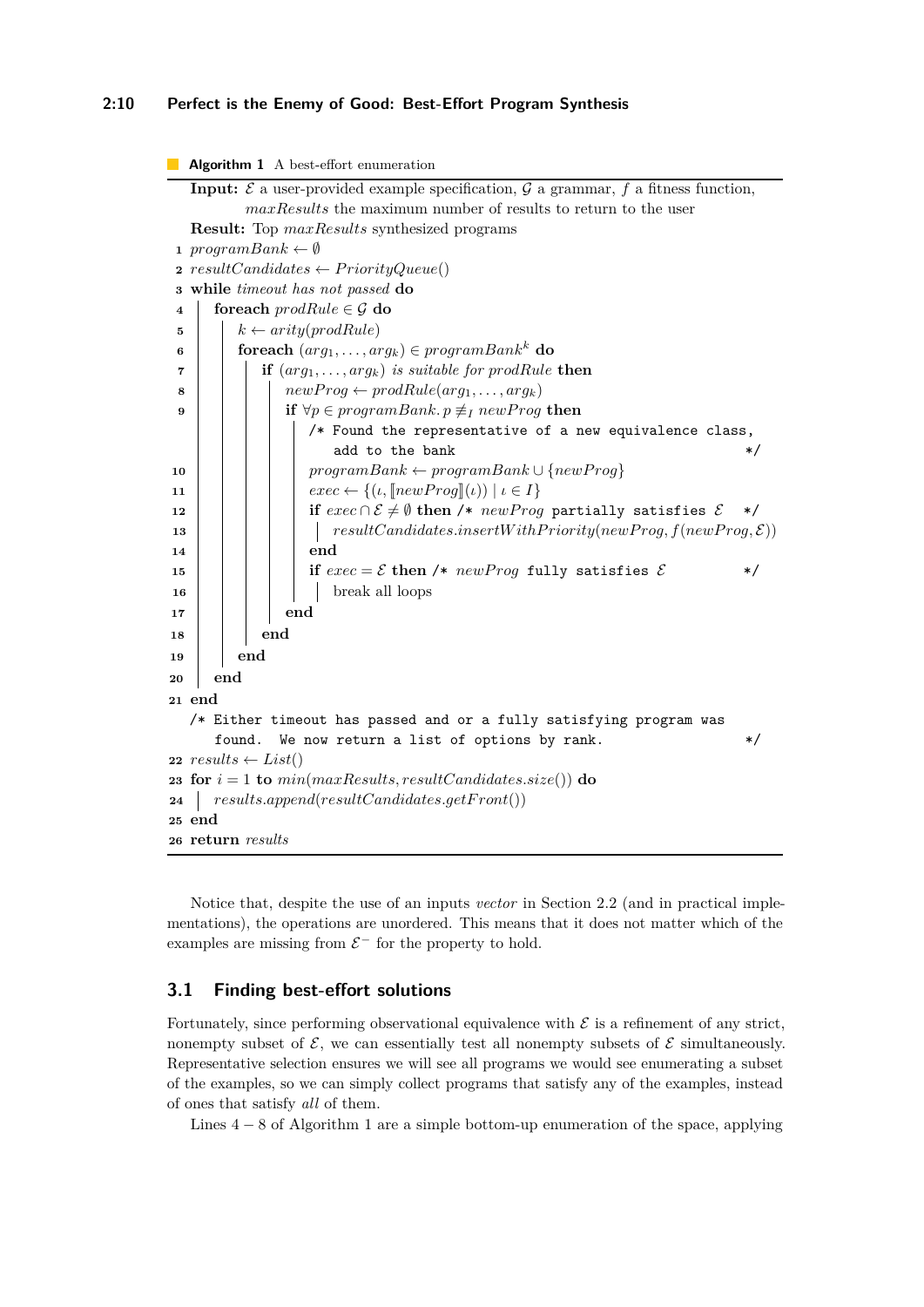each of the production rules to each of the programs previously added to the program bank, generating additional programs. Lines  $9 - 10$  are the implementation of the OE-reduction, adding to the program bank only programs that are the first of their equivalence class to be encountered. Line 15 is the stopping condition for any PBE synthesizer: whether executing each input leads to its expected output. It is simply lines  $12 - 14$  that "piggyback" on the enumeration with observational equivalence, collecting programs that satisfy any of the examples and create the best-effort search.

This means that when enumerating the example in Section [2.1,](#page-3-1) the program

(- (str.len arg0) (str.len (str.replace (str.replace arg0 "\n" "") "\n" "")))

is produced by the algorithm on line 8. In a regular observational equivalence reduction, the program will be added to the reduced program bank on line 10 for use in enumerating larger programs, and the next step would be to perform the check on line 15, testing whether it fully satisfies the specification. Since it satisfies 3 of the 4 examples, a simple enumeration would not return it and enumeration would continue searching for a single fully-satisfying program to show the user.

In a best-effort enumeration, the condition on line 12 admits programs that satisfy any nonempty subset of  $\mathcal E$ . The program is added to the list of best-effort results, of which the best results will be returned to the user.

The correctness proposition of observational equivalence [\[2\]](#page-25-2) guarantees that if a program that satisfies  $\mathcal E$  exists in the space, we will encounter exactly one such program, as other programs satisfying  $\mathcal E$  are in its equivalence class and are not part of the reduced program space. However, if we consider any strict subset, this guarantee no longer holds: when partitioning the space of programs possible in the grammar based on observational equivalence for  $\mathcal{E}$ , any  $\mathcal{E}' \subset \mathcal{E}$  is now represented by a number of equivalence classes in the program space instead of just one. In other words, more than one program satisfying  $\mathcal{E}'$  may be encountered in the course of the enumeration.

This means there are two dimensions in which our goal is no longer unique: along an enumeration, we are looking for a program that satisfies one of exponentially many  $\mathcal{E}' \subseteq \mathcal{E}$ , and there can be many such programs for each  $\mathcal{E}'$ . However, since the results of a best-effort enumeration are intended for consumption by a user, we must limit ourselves to a small number of returned results. This means that in the course of an enumeration based on  $\mathcal E$ programs that satisfy any nonempty subset of  $\mathcal E$  are collected, and the *best* few are returned to the user. This is determined by a fitness function used to rank the programs in line 13 of Algorithm [1.](#page-9-0)

We will introduce our fitness function in the next section.

## <span id="page-10-0"></span>**4 Fitness Function**

As we have shown in Sections [2](#page-2-1) and [3,](#page-8-0) more than one program can satisfy the same number of specifications. In this section, we discuss the considerations in constructing the fitness function used in our implementation of BESTER, and suggest additional parameters that could be added for other synthesizers.

The composition of the function is:

$$
f(p, \mathcal{E}) = 3
$$
 *satisfied* $(p, \mathcal{E}) + 2$  *relevance* $(p) + distance(p, \mathcal{E}) + size(p)$ 

We now break down each of these elements.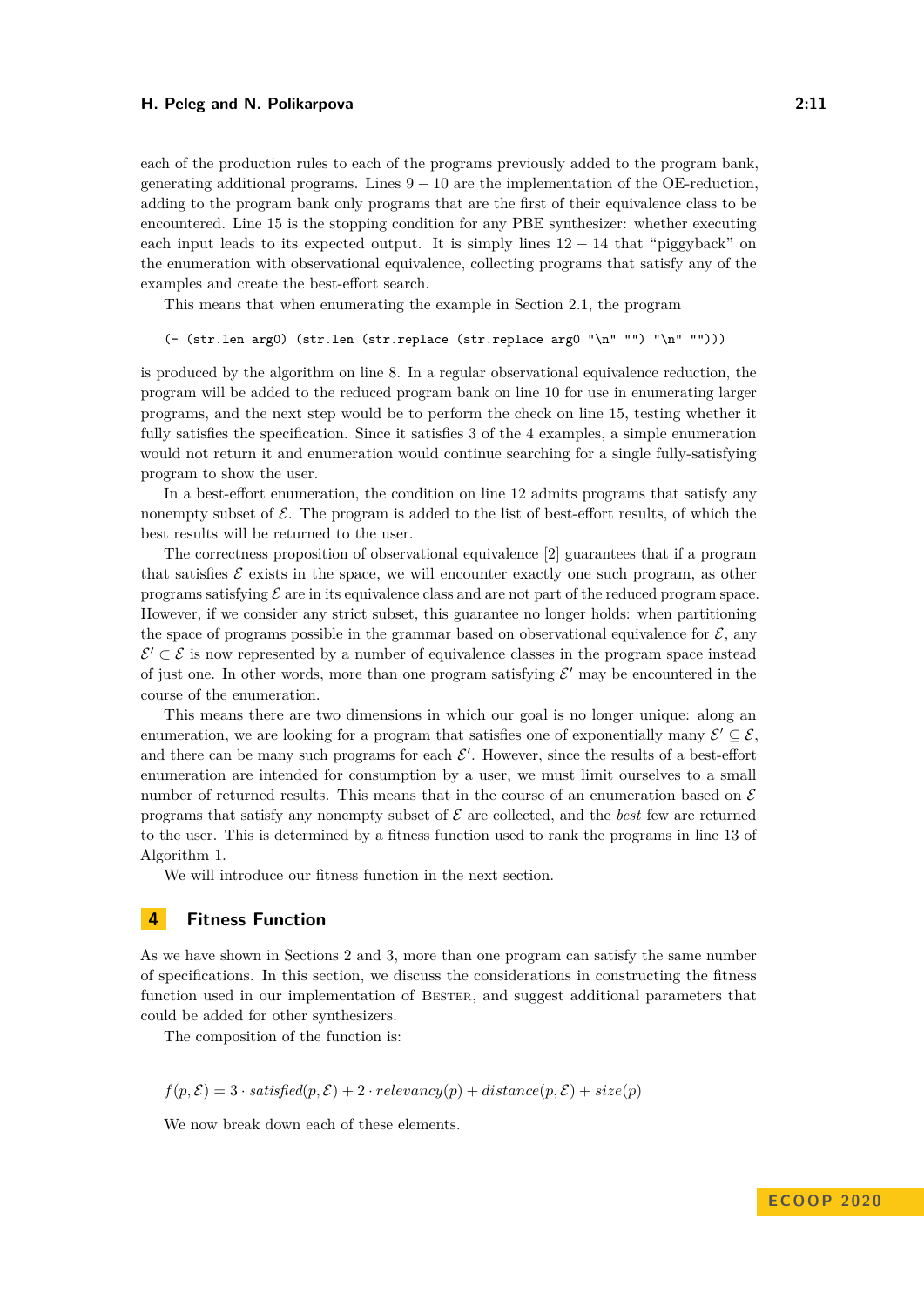#### **2:12 Perfect is the Enemy of Good: Best-Effort Program Synthesis**

#### **Examples satisfied**

Since a program satisfying one example and a program satisfying all examples but one are not equally good, we use the portion of examples satisfied in our ranking of the program.

satisfied(p, E) = 
$$
\frac{|\{(i, \omega) \in E \mid [p](i) = \omega\}|}{|E|}
$$

This portion of the fitness function is the most strongly weighted, as we still give the most importance to the best effort, *i.e.* solving the largest portion of the specification.

#### **Relevancy**

Given two programs that solve the same number of examples, we prefer one that uses more of its input. For example, let us assume a grammar with two input variables, arg0 and arg1, and three programs that satisfy 2 of 3 examples in  $\mathcal{E}$ :

 $p_1$  = true  $p_2 =$  (str.contains arg0  $" "$  $p_3$  = (str.prefixof arg1 arg0)

Intuitively, we are certain we want  $f(p_1)$  to be the lowest of the three, but in all likelihood, we also want to reward  $p_3$  for using all available input from the user. This is a tactic employed by other synthesis tools such as [\[20,](#page-26-2) [27\]](#page-27-10).

We define for all variables  $\mathcal V$  available in the grammar:

$$
relevancey(p) = \frac{|\{var \in \mathcal{V} \mid var \in p\}|}{|\mathcal{V}|}
$$

#### **Distance from output**

While we strongly reward a program for each satisfied example, we also wish to reward programs that do "better" with regard to the remaining examples.

Currently we include this element only for synthesis tasks that search for a string program. For strings, being closer to the expected output can be seen as returning a subset or superset of it, or constructing a close string. This is easily rewarded by using Levenshtein Distance [\[34\]](#page-27-11) to measure the distance of the *unsatisfied* example results from the intended output. While this component may not be suitable for numeric types, for other structured types such as lists or trees, other such structured distance metrics can be employed in place of *LD*.

We denote  $\mathcal{E}^- = \{(\iota, \omega) \in \mathcal{E} \mid [\![p]\!](\iota) \neq \omega\}$  to be the unsatisfied examples, and define:

$$
distance(p, \mathcal{E}) = \begin{cases} \text{avg} & (\{1 - \frac{LD([\![p]\!](\iota), \omega)}{\max(|\omega|, [\![p]\!](\iota)|)}\}) & p \text{ is a string program and } |\mathcal{E}^-| > 0 \\ 0 & \text{o.w.} \end{cases}
$$

While we include this in the fitness function, we do not weight it as high as some of the other components as we do still want to allow other logic that may help the user toward the correct answer, e.g., constructing a complement of the result in order to remove it, to rank well and be displayed.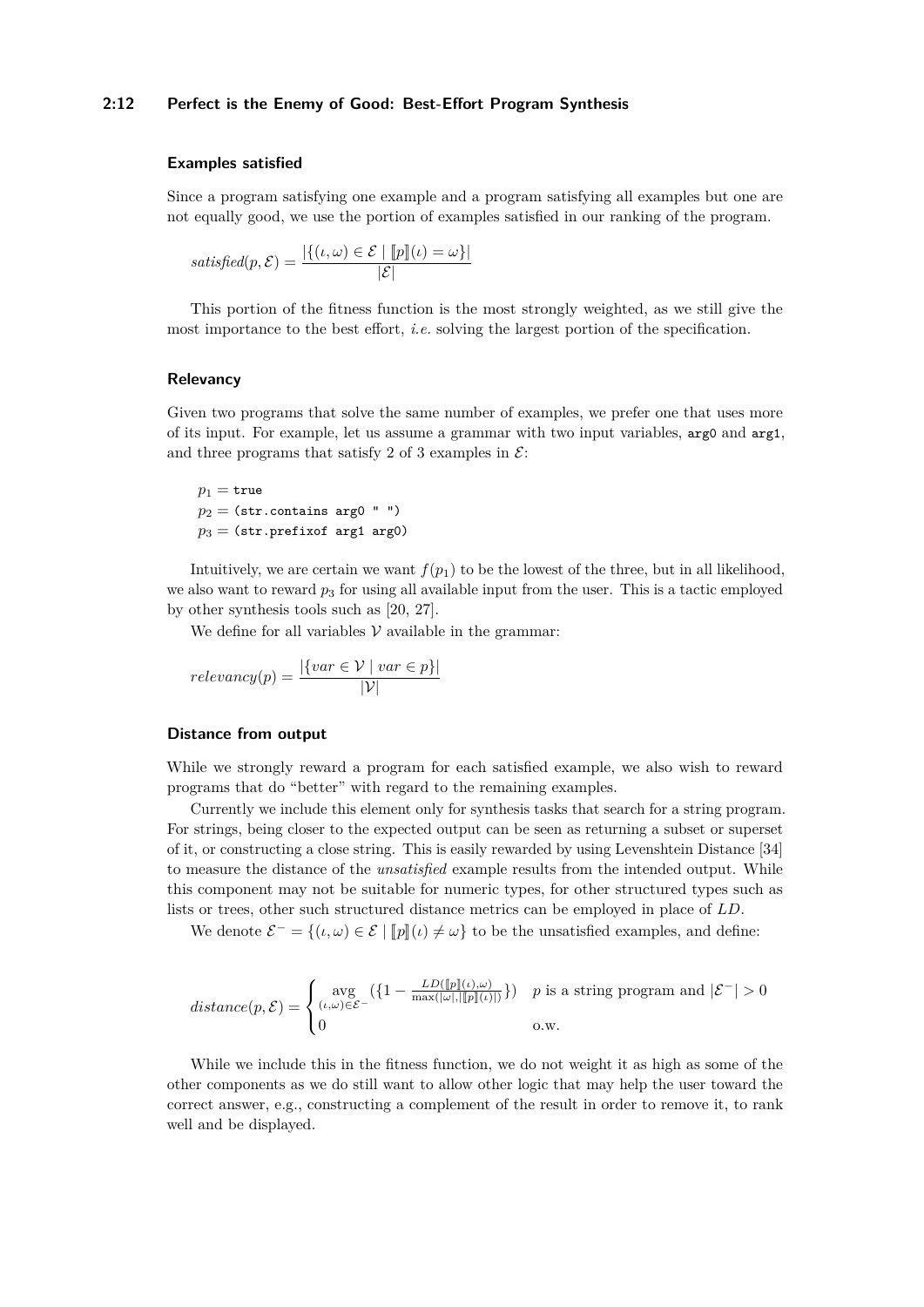#### **Program size**

Finally, we incorporate the size of the program into the function. In a regular enumerative synthesizer, ranking by size is implicit, as programs of a lower height will be reached first. Since programs of a lower height are *simpler programs*, this tactic is employed in many synthesizers. In best-effort synthesis we may encounter programs of very different sizes that satisfy the same examples before we reach the timeout. We therefore add the height of the program into the ranking to prefer shorter ASTs.

Additionally, we would like to distinguish between programs of the same height. To do this, we use  $terms(p)$ , the nubmer of nodes in the AST of p. For example,  $p_1 = (str.at \text{ arg}0)$  $(+ 1 1)$ ) and  $p_2 = (str.++ (str.++ " " " " ") (str. substr arg0 1 1))$  are both programs of height 2, but  $terms(p_1) = 5$  whereas  $terms(p_2) = 8$ .

Since programs are eventually displayed to a user, given two programs of the same height that are indistinguishable by other parameters, we would like to show the user first the one that is easier to read, or the overall-smaller one.

Together, we define:

$$
size(p) = \frac{1}{height(p) + 1} + \frac{1}{terms(p)}
$$

#### **Including other data**

In a domain where not all specifications are created equal, some may be ranked as more important than others. For instance, examples that detail an error scenario may be deemed more or less important than examples that specify a simple output value. Likewise, if not all specifications are examples [\[40\]](#page-28-7), an importance ranking between different specification types can be used to decide which are more likely to be dropped.

Finally, we address the fact that our fitness function is not learned. In theory, a model could be trained to compute a fitness function according to desired program rankings, or to provide features for a fitness function (e.g., [\[8,](#page-25-6) [33\]](#page-27-8) compute the probability of a program, which in their tool is used to speed up the search but could also be used for simple numerical ranking). However, the pool of programs is small, and creating a dataset of ranked best-effort programs large enough to train from, either manually or automatically, would be unreliable at best. In addition, our fitness function, both in selected features and in their weights, encodes in it what we consider to be the important aspects of a best-effort program, rather than numbers overfitted to a small dataset.

# <span id="page-12-0"></span>**5 Empirical Evaluation**

In this section we detail the empirical evaluation performed to validate our approach. Our experiments are based on the benchmarks of the SyGuS competition [\[4\]](#page-25-3) and Euphony [\[33\]](#page-27-8).

#### **Implementation**

We implemented an enumerating, observational equivalence synthesizer for the SyGuS language in Scala, then augmented it for best-effort enumeration<sup>[2](#page-12-1)</sup>. Best-effort solutions are accumulated as the enumeration progresses, and the top 5 results are returned. The

<span id="page-12-1"></span> $^{\rm 2}$  <https://github.com/peleghila/bester>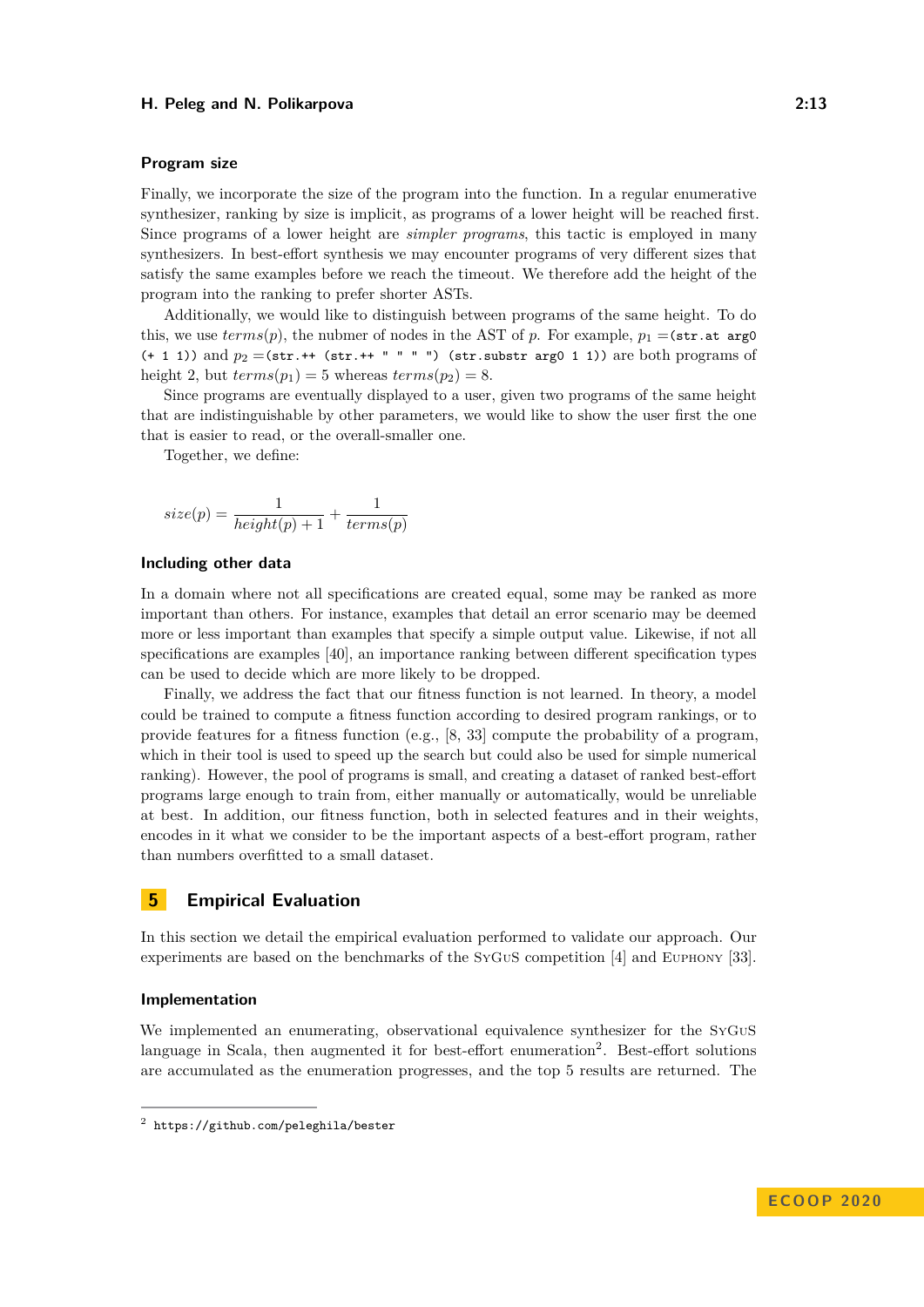#### **2:14 Perfect is the Enemy of Good: Best-Effort Program Synthesis**

enumeration loop of our synthesizer has a 40*s* timeout, selected since it is a manageable length of task interruption for a human user [\[37\]](#page-27-12).

## **Benchmarks**

We used a set of 79 synthesis queries from the 2017 SyGuS competition and the EUPHONY benchmarks. These benchmarks contain a selection of data wrangling and string transformation tasks: the SyGuS benchmarks are entirely string to string transformations but 19 of the Euphony benchmarks either have a non-string parameter or synthesize a numeric or boolean expression. Duplicate tasks between SyGuS and Euphony were removed from the original benchmark set, as well as benchmarks requiring recursion.

We initially divided them into two sets using a simple OE-based enumerating synthesizer (that does not collect best-effort results): 63 that can be solved within 40*s*, denoted "easy", and 16 that cannot, denoted "hard".

We then created a modified version of the benchmarks in the "easy" set by adding erroneous examples such as typos, off-by-one errors, etc. This was done manually and required great care in order to make sure that the additions are *i*) not consistent with the original target program, and *ii*) do not always create a new example set that is easily generalized. Of 37 modified benchmarks, two contain more than one erroneous example.

We note that while we introduced errors, it is near impossible to introduce *contradictions*, short of pairing the same input with two different outputs. Since most of the SyGuS and Euphony benchmarks include the conditional ite in their grammar, given enough time the inconsistency in the examples in many of the modified benchmarks can be overcome with case-splitting. The exception to this is a result that requires string constants not included in the grammar and that cannot be generated from the input.

For convenience, we use the simple OE synthesizer to make a distinction between the modified benchmarks:

- **1.** "no-solution": benchmarks in which the synthesizer does not find a program that satisfies all examples within the 40*s* timeout, and
- **2.** "overfitted": benchmarks in which the synthesizer is able to find a solution to the given examples (this solution will usually be long and overfitted via multiple case splits).

Since the origin of many of our benchmarks is the PBE-Strings track of the SyGuS competition, we take as state-of-the-art the synthesizer/solver CVC4 [\[44\]](#page-28-5), winner of the PBE-Strings track of the competition since 2017. We use CVC4 1.7, the most recent version available.

#### **Experimental setup**

We generated gold-standard solutions for each of the original, unmodified 79 benchmarks. Our gold standard is more forgiving than the SyGuS competition, including both hand-written solutions for the task in the benchmark, as understood by the authors, and solutions from CVC4 that cover all examples, despite taking a different approach. Solutions by CVC4 were accepted as-is, in order to use it as a baseline, despite the fact that, as seen in Section [2.1,](#page-3-1) those solutions are at times overfitted and full of case-splits, but for every such case a hand-crafted gold-standard solution was also added.

All benchmarks were run on a Lenovo laptop with a i7 quad-core CPU @ 2.60GHz with 16GB of RAM.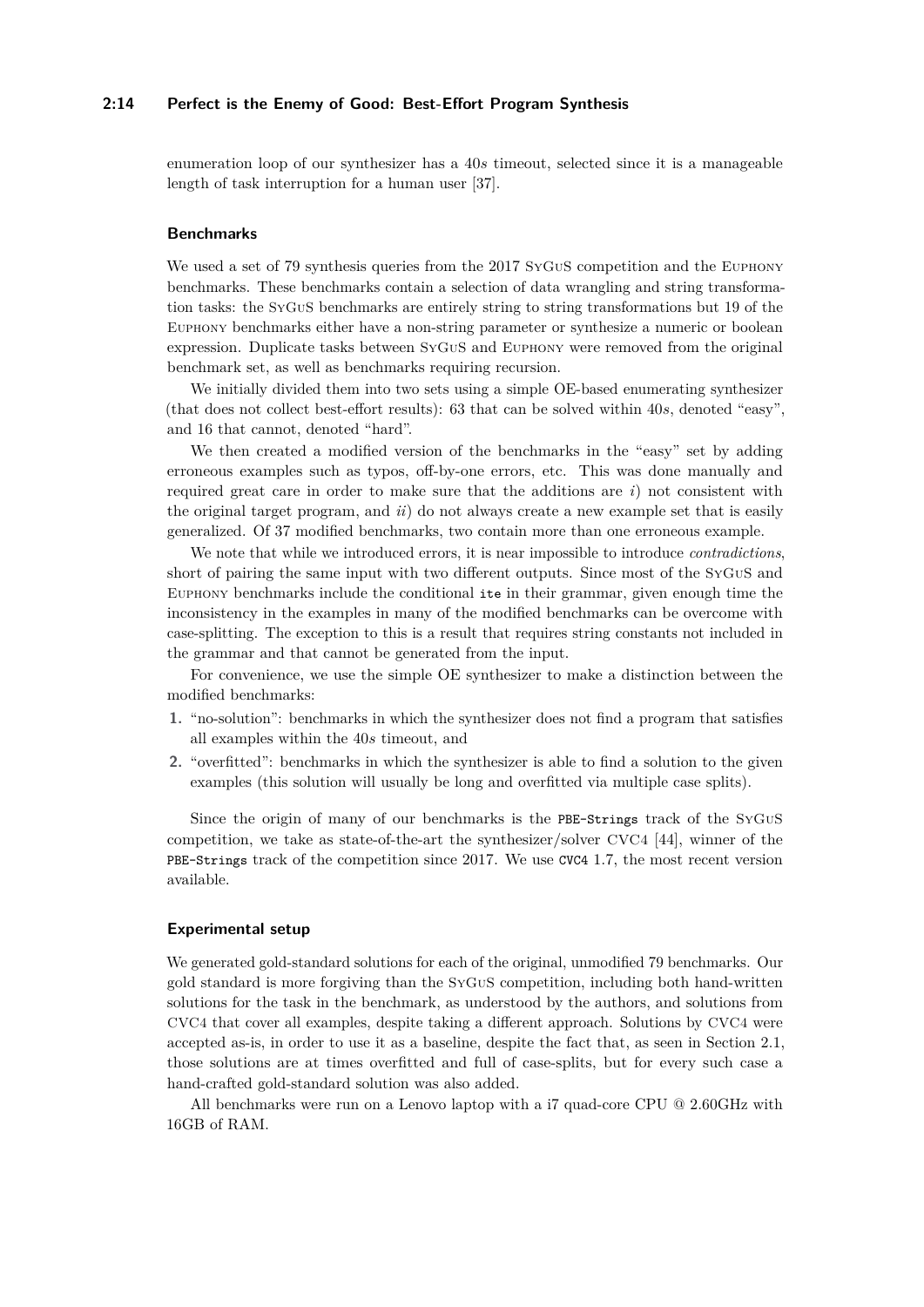#### **Research questions**

- <span id="page-14-0"></span>**RQ1: Can Bester discard contradicting examples better than a naive search using a state-of-the-art tool?** To test this, we examine the result of running BESTER on the "no-solution" portion of the modified benchmark set. We run Bester with a 40*s* timeout, which is not enough for a simple enumerating synthesizer to find a satisfying program for these tasks. We then test whether a gold-standard program for the original benchmark was returned as the top-ranked result, and compare to the ability of CVC4 to find the gold-standard result when run first with the full example set and then with reduced example sets.
- <span id="page-14-1"></span>**RQ2: Can Bester rank a gold-standard result high when there is an overfitted, uninteded result for the example set?** To test this, we examine the "overfitted" portion of the modified benchmark set. We still ran Bester with a 40*s* timeout, but since a fully satisfying result exists, these benchmarks terminate before the timeout. Though Bester will find a fully-satifying result to the examples, it will also return other best-effort results. We search for a gold-standard solution in the top 3 results for each task.
- <span id="page-14-2"></span>**RQ3: Can Bester find pieces of a gold-standard solution when the task is too hard for it to synthesize?** To test this, we search for pieces of gold-standard solutions in the top results when enumerating the "hard" benchmark set. This question is further examined in the user study in Section [6.](#page-19-0)
- <span id="page-14-3"></span>**RQ4: Does the best-effort enumeration in Bester interfere with its ability to solve a simple synthesis task?** In other words, can BESTER solve the "easy" benchmark set, returning the gold-standard solution as the top-rated result?

## **5.1 Erroneous examples**

In R[Q1](#page-14-0) and R[Q2,](#page-14-1) we wish to empirically quantify the effort of a user looking at a list of results. That the gold-standard solution appear *somewhere* on the list of programs shown as a result to a synthesis call is necessary but insufficient. Ideally, the user would have to look through as few programs as possible until they find the one they are looking for–and for confidence in the tool to be high, this should also be consistent.

Since CVC4 only returns one result that satisfies all examples, it will successfully synthesize none of the modified benchmarks by construction of the benchmark set. To test R[Q1](#page-14-0) and R[Q2,](#page-14-1) we implemented a naive best-effort search using CVC4:

- $\blacksquare$  CVC4-subsets runs on  $\mathcal{E}$ , and then on all subsets of size  $|\mathcal{E}|-1$  in a random order. Each such run is done with a 20s timeout (a longer timeout would give Bester an unfair advantage in the measurements, and as can be seen in Figure [4b,](#page-18-0) 20*s* is sufficient for CVC4 for most of the unmodified benchmarks), and results are accumulated in the order that they are discovered and deduplicated in-order.
- $\blacksquare$  CVC4-TIMEOUT runs as CVC4-subsets, but with an additional overall timeout of  $45s$ , in order to be comparable to Bester.

We ran the 37 modified benchmarks with BESTER, CVC4-SUBSETS, and CVC4-TIMEOUT. Since CVC4-subsets and CVC4-timeout depend on the random order of the dropped examples, we ran each 5 times and indicate the median and variance. The results are shown in Figure [3.](#page-15-0)

**R[Q1:](#page-14-0)** *Can* Bester *discard contradictions in the example set?* Out of 31 benchmarks in the "no-solution" subset of the modified benchmarks, Bester returned the gold-standard solution first for 26, and the remaining 5 as the second solution. CVC4-subsets returned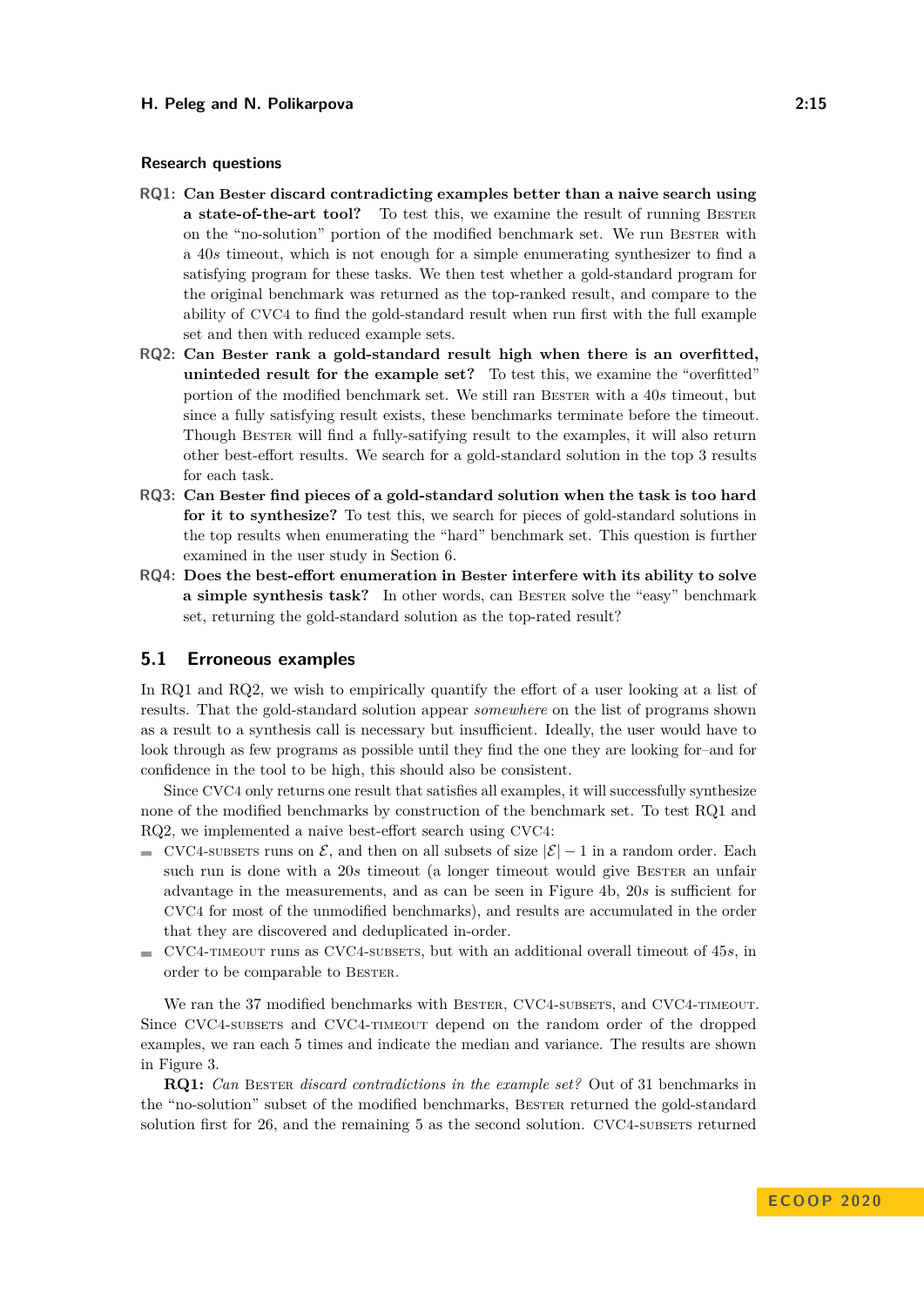## <span id="page-15-0"></span>**2:16 Perfect is the Enemy of Good: Best-Effort Program Synthesis**



**(a)** Number of benchmarks in which the gold-standard solution was returned for a given length of result list. More benchmarks in which a gold-standard solution was found in a shorter list is better. CVC4 runs include a random component, so indicated is the median over 5 runs, with the shaded area indicating the variance.



**(b)** Number of benchmarks that terminate within a given length of time. This is irrespective of correctness, as the tool must first terminate for its results to be judged by the user. CVC4 runs include a random component, so indicated is the median over 5 runs, with the shaded area indicating the variance. The first plateau for Bester indicates the "overfitted" benchmark set, where a fully-satisfying but overfitted program is found within the timeout.

**Figure 3** Correctness and termination times on benchmarks containing at least one erroneous example.

the gold-standard solution within the top 3 for only 25 of the 31 "no-solution" benchmarks (over 5 runs, min 23, max 28), notably failing completely to synthesize a specification with more than one erroneous example, of which "no-solution" contains two. In addition, it only returned the gold-standard solution first for 17 of the benchmarks (min 16, max 18), with some gold-standard solutions being as low as fifth. Finally, CVC-TIMEOUT fails to return a gold-standard solution in the top 5 for 15 of the 31 benchmarks (min 13, max 18), and only returns the gold-standard solution first for 7 of them (min 2, max 9).

We therefore conclude that BESTER is effective at discarding contradictions from the specification and returning a desirable program to the user. Additionally, we conclude that our efficient best-effort implementation is more efficient than a naive approach using a state of the art synthesizer.

**R[Q2:](#page-14-1)** *Can* Bester *return a useful solution despite an overfitted program matching the examples?* Out of the remaining 6 "overfitted" modified benchmarks, Bester shows 5 in the top three results and  $4$  in the top 2, exactly the same as CVC4-subsets (min  $4$ , max  $6$  and min 3, max 4, respectively). CVC4- $\tau$ IMEOUT had 4 in the top three results (min 3, max 5)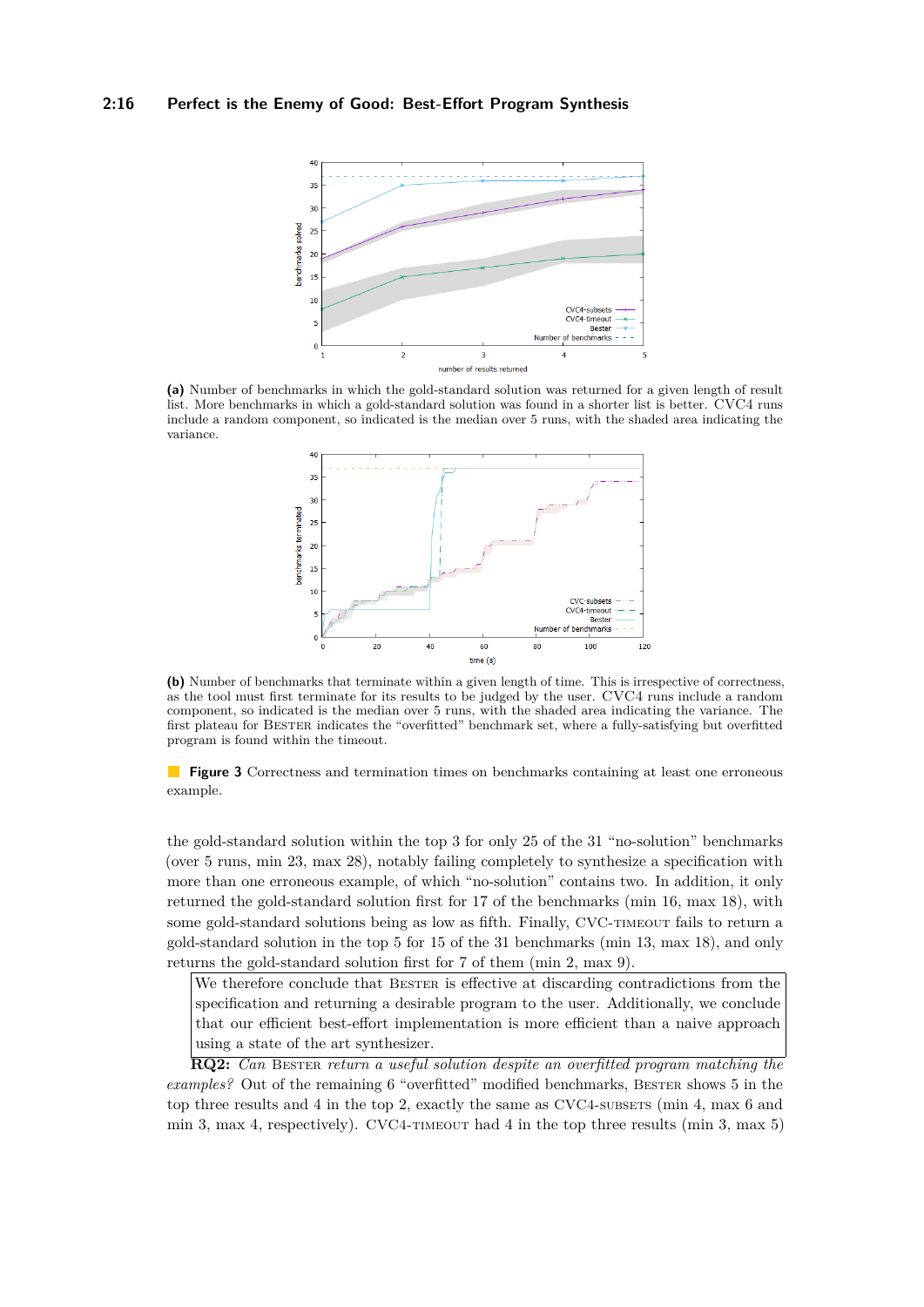and 3 in the top two (min 2, max 4).

We can also see the "overfitted" benchmarks in Figure [3b,](#page-15-0) as the first plateau between 3 and 40 seconds: overfitted programs are found quickly, and other program options collected along the way are also shown to the user, as opposed to enumerating a benchmark from "no-solution", which will continue until the timeout.

We conclude that BESTER performs as well as CVC4-SUBSETS and CVC4-TIMEOUT at ranking the gold-standard solution in the top 3 when an overfitted solution exists. This is done more efficiently than a naive solution implemented with CVC4, which still pays the overhead of having to perform multiple runs.

## **5.2 Partially solving hard benchmarks**

In R[Q3,](#page-14-2) we examine the results of BESTER on the "hard" set of benchmarks, which are benchmarks that a simple enumerating OE-reduction synthesizer cannot complete within 40*s*. Bester also runs with a timeout of 40*s*, but returns any best-effort results it finds. None of the results returned will be a gold-standard solution, but they may be part of a path to a solution. Therefore, to answer R[Q3,](#page-14-2) we try to quanitify how much of each of the results returned by BESTER can be used to construct a solution.

In order to do that, we must first define the way we measure this similarity.

#### **Tree similarity**

In order to judge how much of a result returned by BESTER is relevant to the user, we use a similarity metric between trees on the ASTs of the Bester result and the gold-standard solution. This metric essentially counts what non-trivial parts of the code can be copied out verbatim.

When computing  $s(p_1, p_2)$ , we look for maximal sub-expressions (or subtrees) *x* within *p*<sub>1</sub> (denotes  $x \in p_1$ ) that are also included in *p*<sub>2</sub>. For each such *x*, if *height*(*x*) > 0 (i.e., *x* is not a leaf node) we count  $terms(x)$ . Additionally, we reward the same term for using some identical children even if not *all* children are identical. For example, if there exist two trees,  $t(x, y) \in p_1$  and  $t(x, z) \in p_2$  (notice that *t* is the same node type and *x* is in the same location) we count the root  $t$  in addition to  $terms(x)$ , i.e., add 1 to the accumulated similarity.

Equivalent programs that result in structurally different trees (e.g., (str.++ "be seeing" (str.++ " " "you")) vs. (str.++ (str.++ "be seeing" " ") "you")) were handled manually by first performing equivalence-preserving tree transformations on the gold standard and then computing the similarity.

Other similarity metrics were originally considered. Program repair projects often employ distance metrics between programs to choose between several possible repairs. Distance metrics for structured objects such as DiffX [\[1\]](#page-25-7) for XMLs were applied to ASTs, and application-specific ones were crafted [\[15,](#page-26-6) [57\]](#page-29-2). However, the fragment mapping employed by such distances is more useful for describing insertion and deletion of code (e.g., wrapping a part of the tree in a conditional, removing a statement), whereas we are interested in pieces of code that can be used without modification.

#### **Usable parts of best-effort solutions**

We ran BESTER on the 16 benchmarks in the "hard" set. The results are shown in Table [1.](#page-17-0)

**R[Q3](#page-14-2)**: *Can* Bester *return a useful best-effort solution for tasks that it cannot solve within the timeout?* On average, BESTER results discover over  $40\%$  of the gold-standard solution to a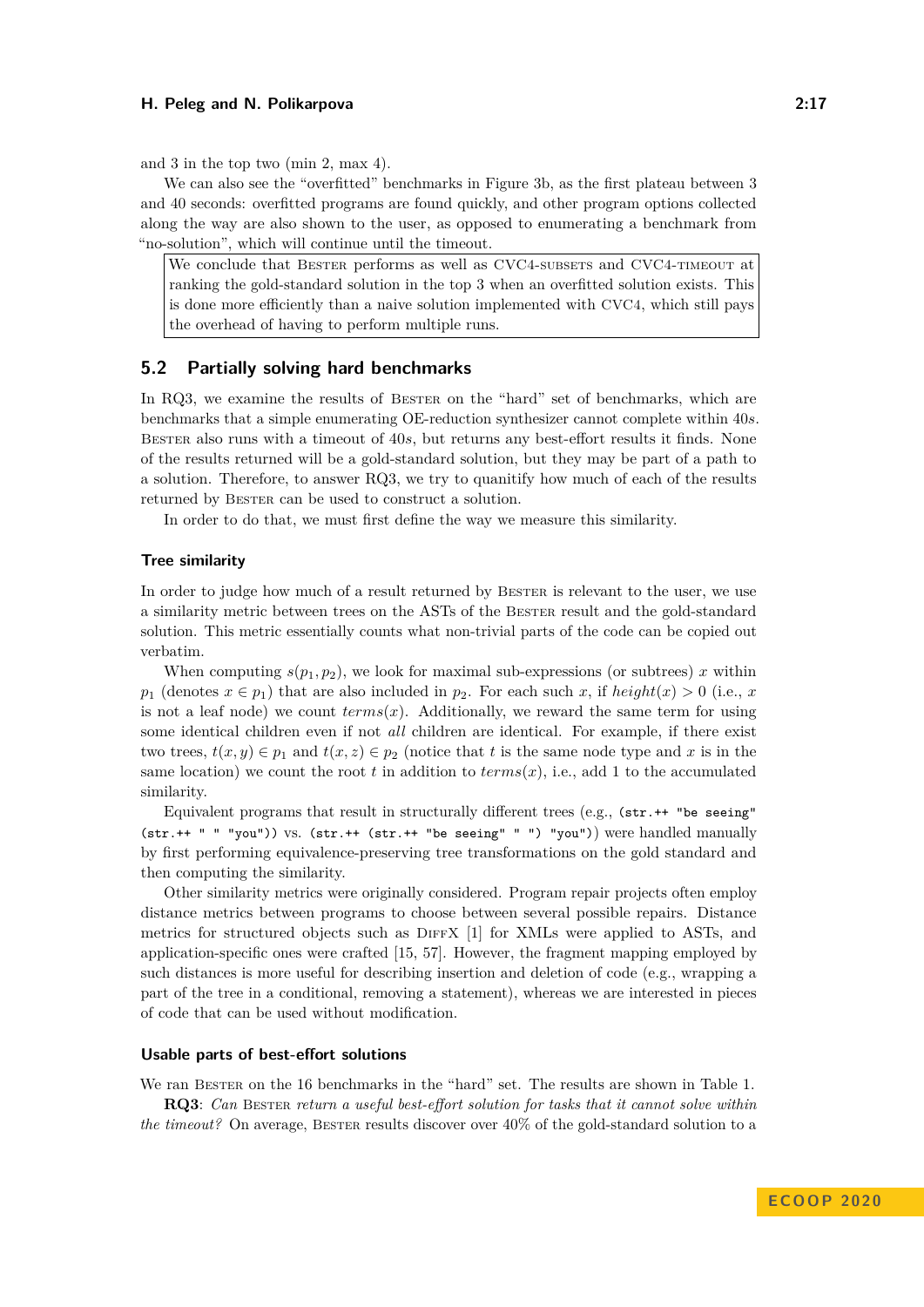## **2:18 Perfect is the Enemy of Good: Best-Effort Program Synthesis**

<span id="page-17-0"></span>

|                   |                | gold standard |      |                |                |                | top BESTER solution |                |                |    |          | closest solution to GS |
|-------------------|----------------|---------------|------|----------------|----------------|----------------|---------------------|----------------|----------------|----|----------|------------------------|
|                   |                | avg           | avg  |                |                |                | % best              |                |                |    |          | % best                 |
| benchmark         | # GS           | $\mathbf{h}$  | t    | h              | t.             | sim            | GS                  | rank           | h              | t. | sim      | GS                     |
| 11604909          | 3              | 3.7           | 15.0 | $\overline{2}$ | 12             | 8              | 62%                 | 1              | $\overline{2}$ | 12 | 8        | 62\%                   |
| 30732554          | 1              | $3.0\,$       | 12.0 | $\Omega$       | 1              | $\theta$       | $0\%$               | 1              | $\Omega$       |    | $\Omega$ | $0\%$                  |
| 38871714          | $\overline{2}$ | 6.0           | 19.0 | $\overline{2}$ | $\overline{7}$ | 7              | $37\%$              | $\mathbf{1}$   | $\overline{2}$ | 7  | 7        | 37%                    |
| 39060015          | $\overline{2}$ | 11.0          | 72.0 | $\overline{2}$ | 6              | $\Omega$       | $0\%$               | $\overline{2}$ | $\overline{2}$ | 7  | 15       | 45\%                   |
| 41503046          | 3              | 8.0           | 64.7 | $\overline{2}$ | $\overline{7}$ | 11             | $7\%$               | 1              | $\overline{2}$ | 7  | 11       | $7\%$                  |
| 43606446          | $\overline{2}$ | 5.5           | 24.5 | 3              | 16             | 12             | 38%                 | $\mathbf 1$    | 3              | 16 | 12       | 38\%                   |
| 44789427          | 3              | 5.7           | 40.3 | $\overline{2}$ | 7              | 15             | 21%                 | $\overline{2}$ | $\overline{2}$ | 11 | 16       | 73%                    |
| bikes             | $\overline{2}$ | 4.0           | 16.5 | 3              | 14             | 13             | 50%                 | 3              | 3              | 14 | 20       | 77\%                   |
| count-total-words | 1              | 5.0           | 35.0 | 3              | 14             | 22             | 63\%                | 3              | 3              | 20 | 23       | 66\%                   |
| exceljet2         | 1              | 7.0           | 43.0 | $\overline{2}$ | 11             | 14             | $33\%$              | 1              | $\overline{2}$ | 11 | 14       | 33\%                   |
| stackoverflow1    | 1              | $3.0\,$       | 16.0 | $\overline{2}$ | 9              | 9              | 56%                 | 1              | $\overline{2}$ | 9  | 9        | 56%                    |
| stackoverflow2    | 1              | 6.0           | 28.0 | 3              | 20             | 24             | $86\%$              | 1              | 3              | 20 | 24       | 86\%                   |
| stackoverflow3    | 1              | 4.0           | 12.0 | $\overline{2}$ | 6              | $\overline{0}$ | $0\%$               | 1              | $\overline{2}$ | 6  | $\Omega$ | $0\%$                  |
| strip-html        | 1              | 4.0           | 15.0 |                |                |                |                     |                |                |    |          |                        |
| univ 2 short      | 1              | 4.0           | 20.0 | $\overline{2}$ | $\overline{7}$ | 7              | $35\%$              | $\mathbf{1}$   | $\overline{2}$ | 7  | 7        | 35%                    |
| univ 3 short      | 1              | 4.0           | 14.0 | $\Omega$       | 1              | $\overline{0}$ | $0\%$               |                | $\Omega$       |    | $\Omega$ | $0\%$                  |

**Table 1** Portions of the gold-standard solutions discovered by BESTER for the tasks in the "hard" set. The first set of columns is information on the gold standard solutions available for a task: number and average size. The second set shows the program BESTER ranked first: size, its similarity to the most similar gold-standard solution, and what percentage of the terms in the gold-standard solution is covered (*sim*(*p, gs*)*/terms*(*gs*)). For the closest solution to a gold-standard solution, the rank of the program in BESTER's list is also indicated. t denotes terms, h denotes height (this is zero-based), sim denotes the similarity to most similar gold-standard solution.

task (or the most similar one, if there is more than one), or over 11 terms. When considering only the programs ranked first by Bester, 32% of the gold-standard solution is discovered with an average of almost 9.5 terms. In 3 of the benchmarks, the entire top-ranking BESTER result was a sub-expression of the solution to the task.

Notice that in some of the tasks (e.g.,  $STACKOVERLOW2)$ ) the similarity between the Bester result and its nearest gold-standard solution is greater than the number of terms in the Bester result. This is because an expression in the Bester result can repeat multiple times in the gold-standard solution.

In one of the 16 benchmarks, BESTER did not find any program that satisfies at least one example, and so returned no programs. In 3 additional benchmarks, none of the programs returned had any non-trivial subtree in common with a gold-standard solution.

Overall, we conclude that Bester generates results that can advance the uesr toward a solution even when they do not fully satisfy the specification. This will be further demonstrated in Section [6.](#page-19-0) Even though in some of the benchmarks none of the results had any usable components, these are still a minority (overall a quarter of the benchmarks) and the high similarity of those that did succeed indicates the approach can be of great use to a user.

# **5.3 Solving the original easy benchmarks**

Since Bester ranks its results, taking into account but not relying solely on the number of examples satisfied (see Section [4\)](#page-10-0), we must verify that the solutions to the original, unmodified benchmarks that can be solved by the simple OE synthesizer are still found.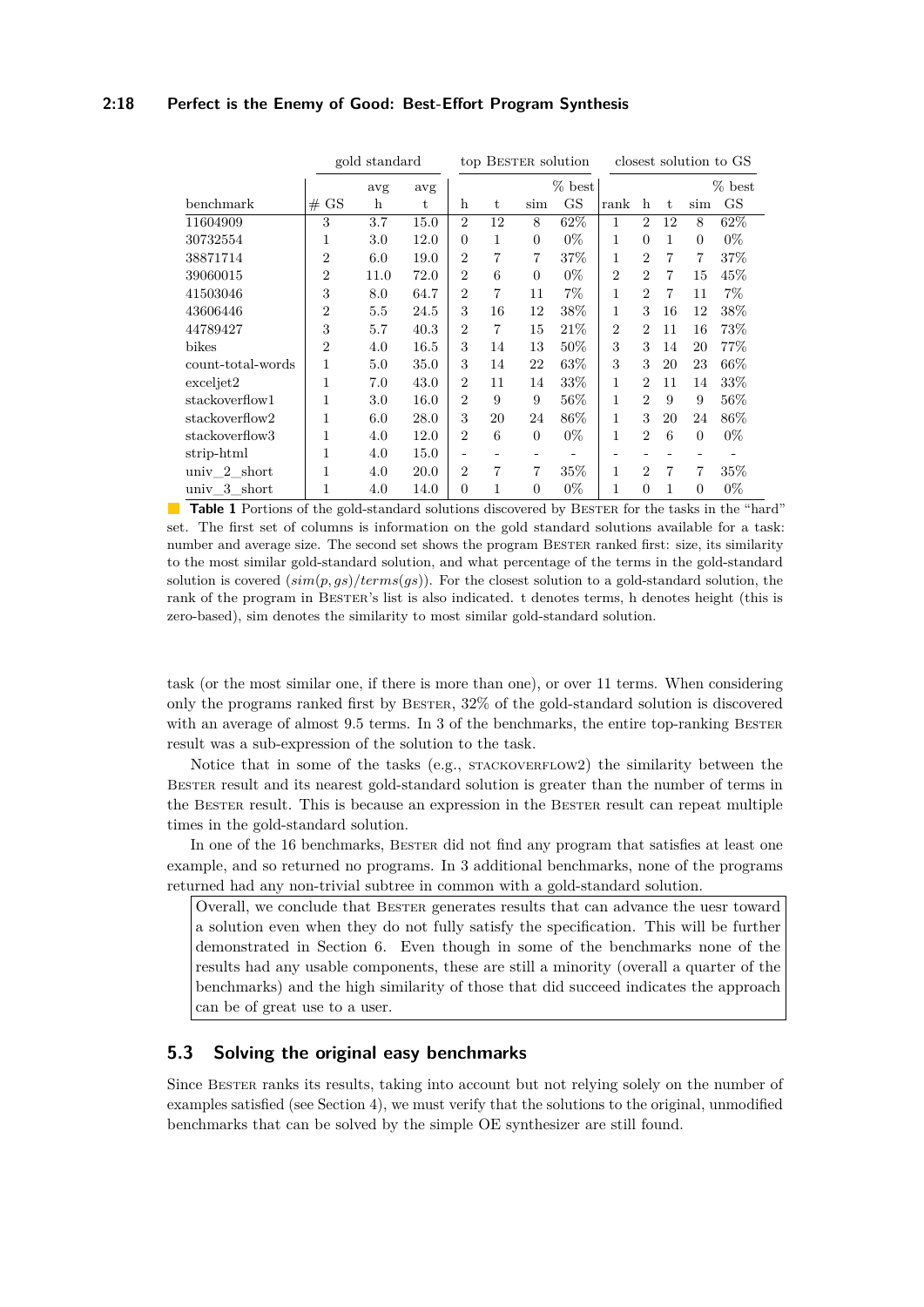<span id="page-18-0"></span>

**(a)** Number of benchmarks in which the gold-standard solution was returned for a given length of result list. CVC4 only returns a single result.



**(b)** Number of benchmarks that terminate within a given length of time, graph is logscale.

**Figure 4** Correctness and time to solution on "easy" benchmarks. CVC4, which was part of the baseline for correct results, is correct every task that terminates within the 40*s* timeout. CVC4 is faster, but the difference is not extreme.

To test R[Q4,](#page-14-3) we ran Bester and CVC4 with a 40*s* timeout on the unmodified "easy" set of benchmarks. The results are in Figure [4.](#page-18-0)

**R[Q4:](#page-14-3)** *Can* BESTER *return the correct result for unmodified "easy" benchmarks?* BESTER succeeds in returning a correct solution that is ranked first for 61 out of 63 of the benchmarks in the "easy" set, on par with the performance of CVC4. (Since CVC4 was used in the creation of the gold standard, it succeeds on every benchmark it terminates on within the 40*s* timeout.)

In the remaining two benchmarks, the gold standard solution is ranked second. In both of these benchmarks, the desired outputs are a substring of arg0, the input variable. Both also contain multiple examples where the input is unchanged. For both of these benchmarks, Bester ranks the program arg0 before the target program, since it satisfies some of the examples and is very close to the correct output in the others, uses all the variables, and is very simple. This is rare, and when presented to a user, as in Figure [1a,](#page-3-0) the program would be accompanied by the number of benchmarks it solves, and we belive it will be easy for users to discard.

Additionally, Bester is not considerably slower than CVC4 on the benchmarks in "easy".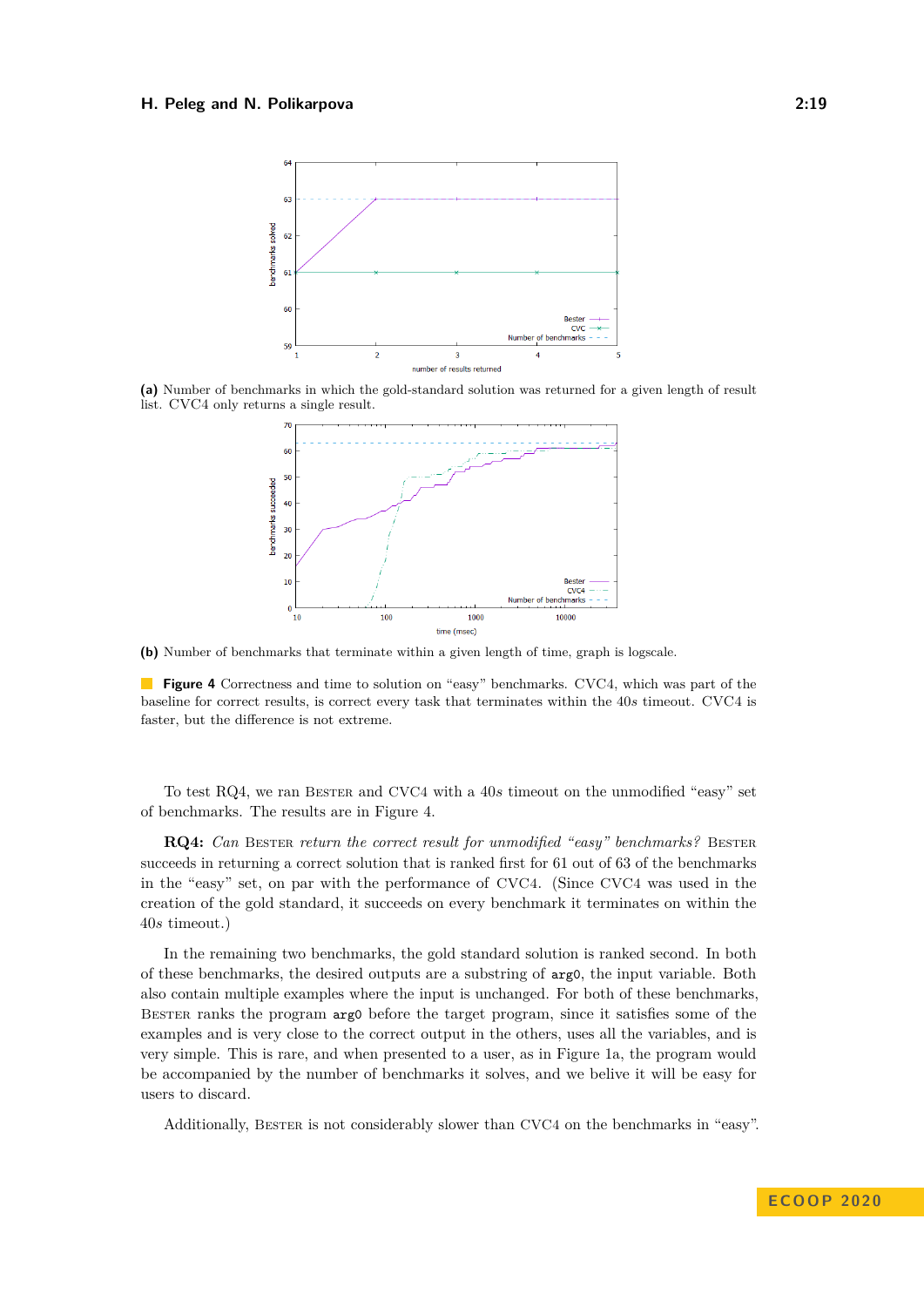## **2:20 Perfect is the Enemy of Good: Best-Effort Program Synthesis**

We conclude that implementing the best-effort enumeration in BESTER does not harm its correctness on benchmarks that contain no error or contradition, and that its efficiency in such cases is not much worse than a state of the art synthesizer optimized for competitions.

# <span id="page-19-0"></span>**6 An Exploratory User Study**

In this section we detail the results of a small exploratory study in which 8 users were asked to use Bester to perform two tasks each. Tasks were selected from the benchmark suite presented in Section [5,](#page-12-0) from the "hard" set of benchmarks, i.e., benchmarks that could not be solved within the timeout by a simple enumerating synthesizer. Notice that these are not modified tasks, i.e., they are identical to their version in the Euphony benchmark set from which they both originated. After completing the tasks, we asked each user to answer a set of questions in a brief interview.

#### **Experiment setup**

8 graduate students participated in the study. Users were presented with a brief task description (as it appears in a comment in the benchmark file), the examples in the benchmark, and the grammar at their disposal. As shown in Section [2.1,](#page-3-1) the semantics of some grammar elements can be misleading, particularly in edge cases.

Participants used a REPL for the target SyGuS language that is initialized with the limited grammar and the example set for the task. For each program entered, the REPL prints the output for every input in the example set. Satisfied examples (matching the example's expected output) are indicated in green. Screenshots of the REPL are shown in Figure [1.](#page-3-0) Participants could edit the program on their own or, at any point, call the synthesizer to find a program that would satisfy the examples. The BESTER synthesizer runs either until a timeout of 40*s* or until interrupted by the user ("press any key" in Figure [1b\)](#page-3-0). While synthesis ran, a number showing the maximum number of examples satisfied was shown and updated when new programs were found. The top 5 programs found by the synthesizer are presented to the user, and can be executed or copied. Participants could call the synthesizer multiple times in the course of one task, as a longer wait could possibly yield more results.

A task was concluded when a participant said they solved the task, when they gave up on the task, or when 20 minutes had elapsed.

Users were told that the tasks are underspecified, and they may resolve any ambiguity as they see fit. Correctness was judged according to semantic equivalence to one of the gold standard solutions for Section [5.](#page-12-0)

After performing the tasks, users were given a brief structured interview with questions about their use of the synthesizer and the helpfulness of the results. Each participant was paid \$10.

#### **Study tasks**

The two tasks given to the participants shared a SyGuS grammar, differing only in the available string literals.

**Task 1:** "stackoverflow1" in Table [1.](#page-17-0) Its comment in the benchmark file, provided to participants, was "function to replace substring".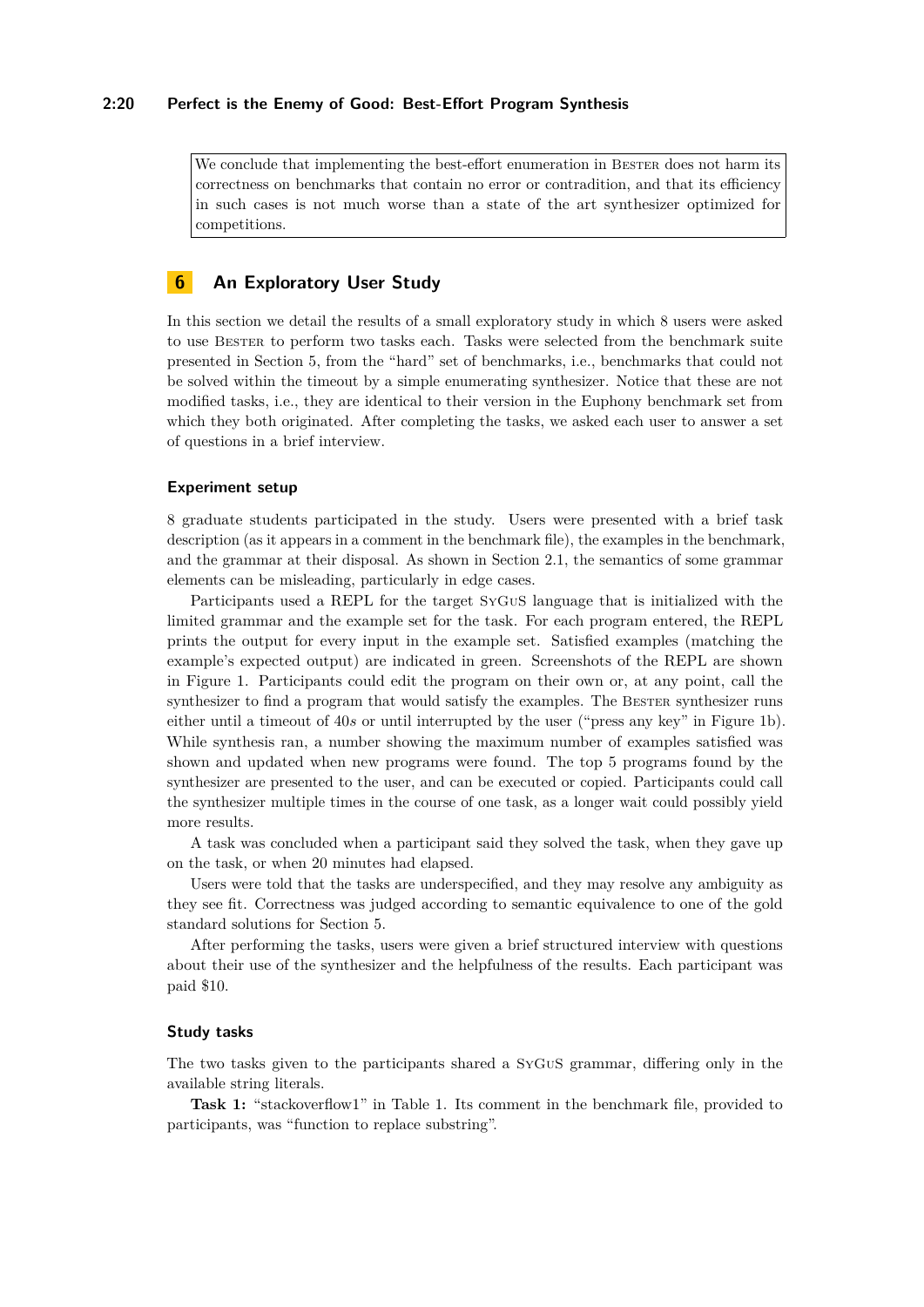|           | arg0                                     | expected result                                                           |
|-----------|------------------------------------------|---------------------------------------------------------------------------|
| Examples: | "Trucking Inc."                          | "Trucking"                                                                |
|           | "New Truck Inc"                          | "New Truck"                                                               |
|           | "ABV Trucking Inc, LLC"   "ABV Trucking" |                                                                           |
|           |                                          | The available string literals were: "", " ", "Inc", ".", ", ", and "LLC". |

**Task 2:** "41503046" in Table [1.](#page-17-0) Its comment in the task file was "find string in substring with lookup".

|           | arg0                                                  | expected result     |  |  |
|-----------|-------------------------------------------------------|---------------------|--|--|
| Examples: | "Polygonum amphibium"                                 | "Polygonum"         |  |  |
|           | "Hippuris vulgaris"                                   | "Hippuris"          |  |  |
|           | "Lysimachia vulgaris"                                 | "Lysimachia"        |  |  |
|           | "Juncus bulbosus ssp.<br>bulbosus"                    | "Juncus bulbosus"   |  |  |
|           | "Lycopus europaeus ssp. europaeus"                    | "Lycopus europaeus" |  |  |
|           | "Nymphaea alba"                                       | "Nymphaea"          |  |  |
|           | The excitable strips literate were un un and used the |                     |  |  |

The available string literals were: "", " ", and "ssp.".

#### **Research questions**

In order to find out whether the *best-effort* paradigm can be useful to programmers, we attempt to answer the following questions:

- <span id="page-20-0"></span>**RQ1:** Did users apply any part of the results from BESTER to their solution?
- <span id="page-20-1"></span>**RQ2:** Did users find the results from BESTER helpful even though they do not satisfy every example?

## **6.1 Observed behavior**

Participants completed task 1 in an average of 9*.*56 minutes and task 2 in an average of 11*.*35 minutes. The fastest solution was programmed in just under 5 minutes.

Of 8 users performing two tasks each, 7 successfully completed both tasks. One user failed to finish the first task within the 20 minute bound and successfully finished the second task. In addition, one user finished the second task with an incorrect result, and, as they were not satisfied with it and had time left, continued to rewrite it until they reached a correct result.

In 15 of the 16 task sessions, the users called the synthesizer at some point during the session. In task 1, 3 of the users ran the synthesizer a second time in the course of the session. In task 2, 2 of the users did so, and one ran the synthesizer a third time. One user performed task 1 without running the synthesizer at all.

Users waited for the synthesizer an average of 17*.*5*s* per session while working on task 1 and 27*.*6*s* per session while working on task 2, or an average of 14*s* per individual run of the synthesizer for task 1 and an average of 18*.*4*s* for task 2. Only twice did users allow their synthesis request to run until the 40*s* timeout, both in the course of solving task 2.

7 of the 8 participants executed the top synthesis result once the synthesizer terminated. Only one user executed any result other than the top result—and they executed all results. 6 users later returned to an executed synthesis result using the REPL history and continued to edit it from there.

6 of the users used the mouse to highlight and copy a synthesized expression and paste it into their code. Two users also copied parts of a synthesized expression, but for the most part, the synthesis results that were copied by users were used in their entirety and placed within larger expressions.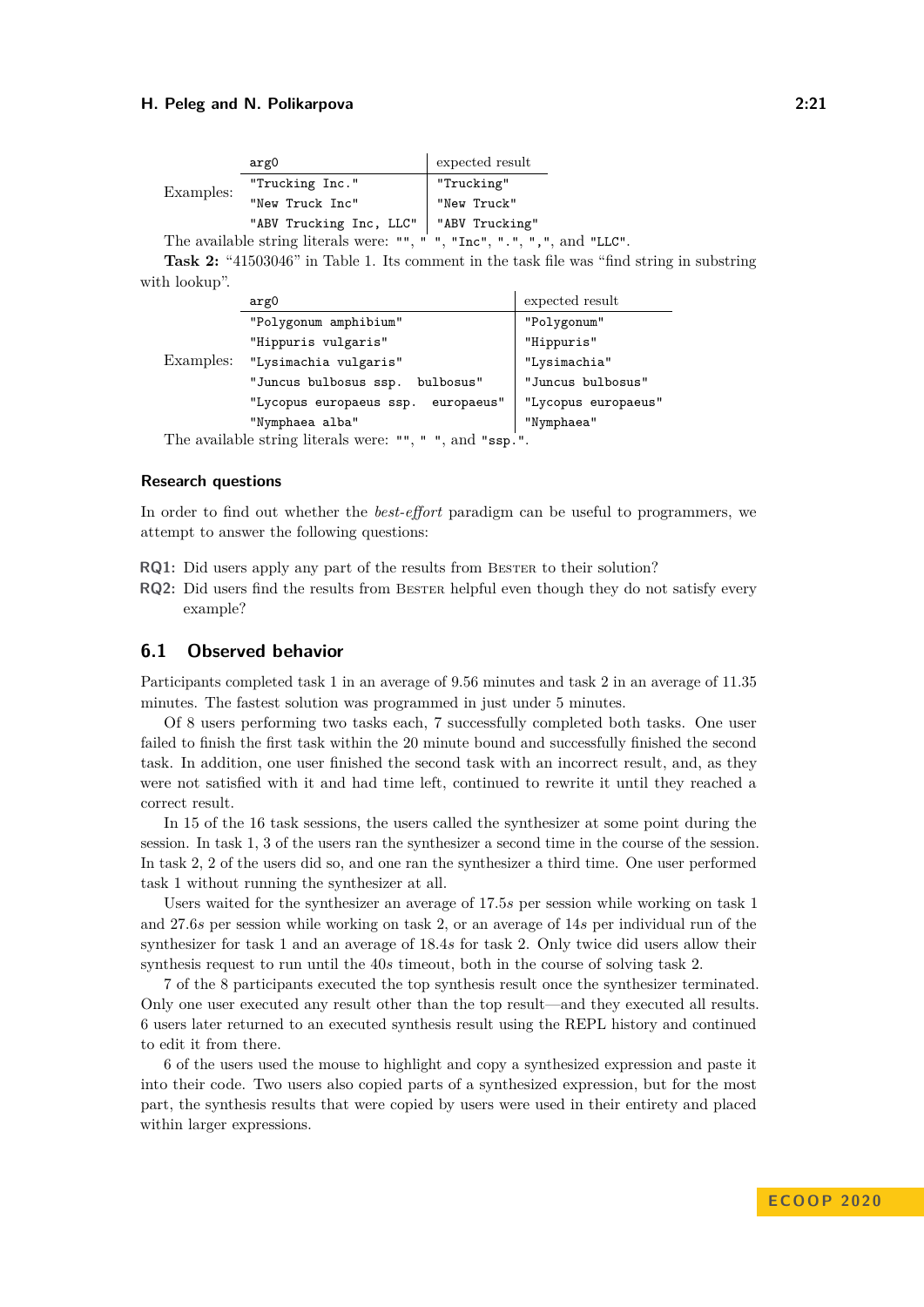## **2:22 Perfect is the Enemy of Good: Best-Effort Program Synthesis**

Task 1 has two possible modes of solution: one using str.substr to slice the string up to the occurrence of "Inc" and using str.replace to replace undesirable substrings with "". Four users followed the synthesizer's lead in solving the task with str.replace, and another user attempted this and abandoned the direction.

Of the 8 users, 5 ran the synthesizer immediately upon being given task 1 (of the 3 who did not, one did not run the synthesizer at all), and 7 ran it immediately upon being given task 2.

Many of the participants struggled with the behavior of the str. index of function which returns the index of a substring within a string. Unlike the simplified version included in the grammar in Figure [2a,](#page-6-0) the function takes an integer parameter which indicates at what index the search for the substring should begin. Many of the users assumed the index parameter to indicate which occurrence of the string should be returned. In the solution of task 2, users spent some time trying to get the second occurrence of  $" "$  under this assumption.

## **6.2 Interviews**

In the interview conducted after the tasks were concluded, participants were asked about their decision to call the synthesizer (and to call it again in the course of the session, if they did so), about how they decided how long to wait for the synthesizer, and about the helpfulness of the results.

## **Calling the synthesizer**

Several users explained their call to synthesis as a way to search for a solution they were not seeing, or in hopes it will simply solve the task for them (or, in the case of one user, "just to see what it can do"). Some also recognized, particularly for task 2, that there may be at least a subproblem that can be solved by the synthesizer, providing them with "a start on the solution" or "a piece that can be reused".

However, many of the users explained their call to synthesis as a way to help them understand the problem: either by seeing if there was a generalization of the examples they were not considering, or to get a confirmation of their understanding, "make sure the model in [their] head was correct".

The user who performed task 1 without synthesis said they did not think there exists a simpler way to perform the task than the one they had in mind, so there was no need for synthesis.

Finally, many of the users explained that synthesized code was, to them, a good source of example programs on the inputs. Synthesized code gave them examples of *a*) the language syntax and useful available functions, *b*) the semantics of the functions, and the order of the arguments, *c*) function composition, and how different functions interact, and *d*) help dealing with what one of the users called "an unnatural collection of primitives".

#### **Waiting for the synthesizer**

Most users who ran the synthesizer immediately at the start of the task attested that it seemed to them a good use of time to let it run as they were reading the task — it might find something and save them the effort. One user ran the synthesizer again (and to timeout) while they were thinking through a problem they had encountered, just in case.

Users could stop the synthesizer at any time. Three of the users said they used the printout of how many examples were solved by the best discovered program as an indication of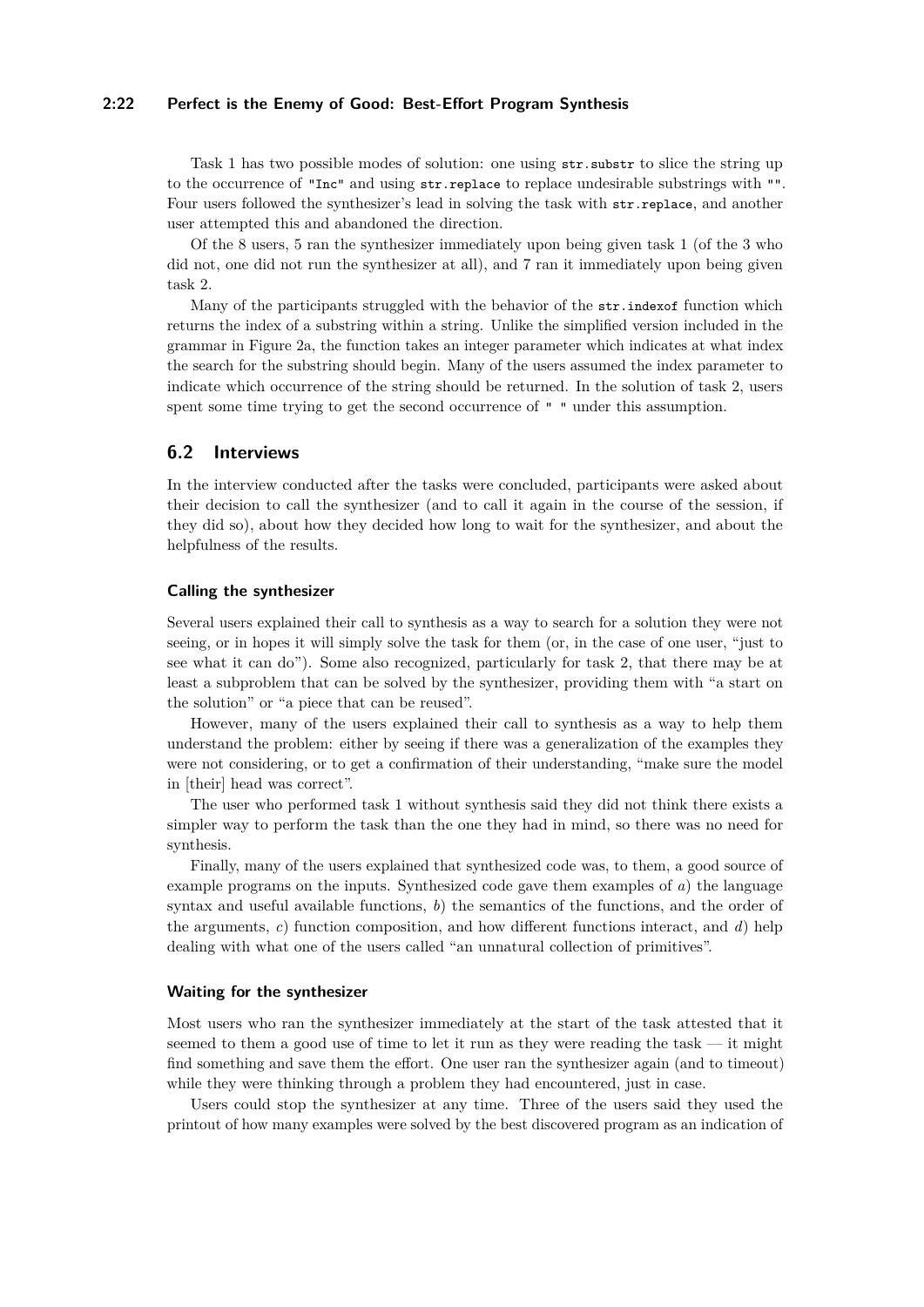when to stop: "[as long as] it made some progress, it was fine". When the number plateaued, they "figured it solved part of the problem, but the rest isn't easy."

Frustration was also a deciding factor in willingness to wait. Users who were not having a hard time with the tasks and simply wanted some reference, terminated the synthesizer very quickly, and they just wanted to see the first results rather than be slowed down by waiting. Users who were more frustrated, especially those who entered task 2 frustrated from task 1, expressed being more willing to wait. The user who failed to finish task 1 and ran the synthesizer to timeout (40*s*) in task 2 said, "I really struggled, so even if the timeout was 10 minutes, it's worth it."

Only two of the 8 users explicitly named impatience as the criterion for deciding how long to wait for the synthesizer.

Half (4) the users re-ran the synthesizer within the course of the same task for one of the two tasks. All said it was in hopes that waiting longer would produce more or better results. One did so because they lost their train of thought and wanted to start over from a synthesized solution in order to remember what they were trying to do, and had forgotten they can call up the solutions from the last run of the synthesizer. This user also stated that, as they were struggling a bit, they were now more willing to wait for a result. Two users stated wanting to utilize time when they had stopped to think about what to do next, in case better solutions would be found. (One user who did not run it a second time said that "in hindsight, letting it run while I was thinking would have been good.") One user said they were curious as to whether there was a random component that would lead to different results.

#### **Helpfulness of the results**

All participants stated the synthesized results were helpful to them in some way.

**Getting to a solution:** In each of the tasks, the synthesizer returned a different kind of a sub-solution. In task 1, it needed to be wrapped in more function applications to solve more cases, whereas task 2 required a case-split and the synthesizer returned a solution to one of the two cases. Some users viewed one as far more helpful than the other, though which one was not a constant. Some treated the solution to task 1 as "nearly solved the problem", whereas others saw the solution to task 1 as less helpful but the solution to task 2 as giving them the subprogram that they wanted, where "I could just steal that as a subcomponent".

**Comprehension of the language:** Participants who used the synthesizer to understand the language said synthesized results gave them "phrases" for later use and what constants were available; "here is some code, here's what it does." (In task 2, when they got used to the language, it was less helpful). Those who did not trust themselves with the language trusted synthesized code.

**Comprehension of the task:** Users also attested that synthesized results helped them better understand the task itself and in what way the examples generalized. This was particularly true in the second task which contained a case-split. Users said the result of the synthesizer classified the examples for them into the two cases of the split, or as one user said, "once I saw the response from the synthesizer, I knew exactly what the correct answer was."

# **6.3 Discussion**

We return to our research questions:

**R[Q1:](#page-20-0)** *Did users use* Bester *results in their code?* Participants of our study used both entire BESTER results and subprograms of them in their solution code. In addition, in task 1,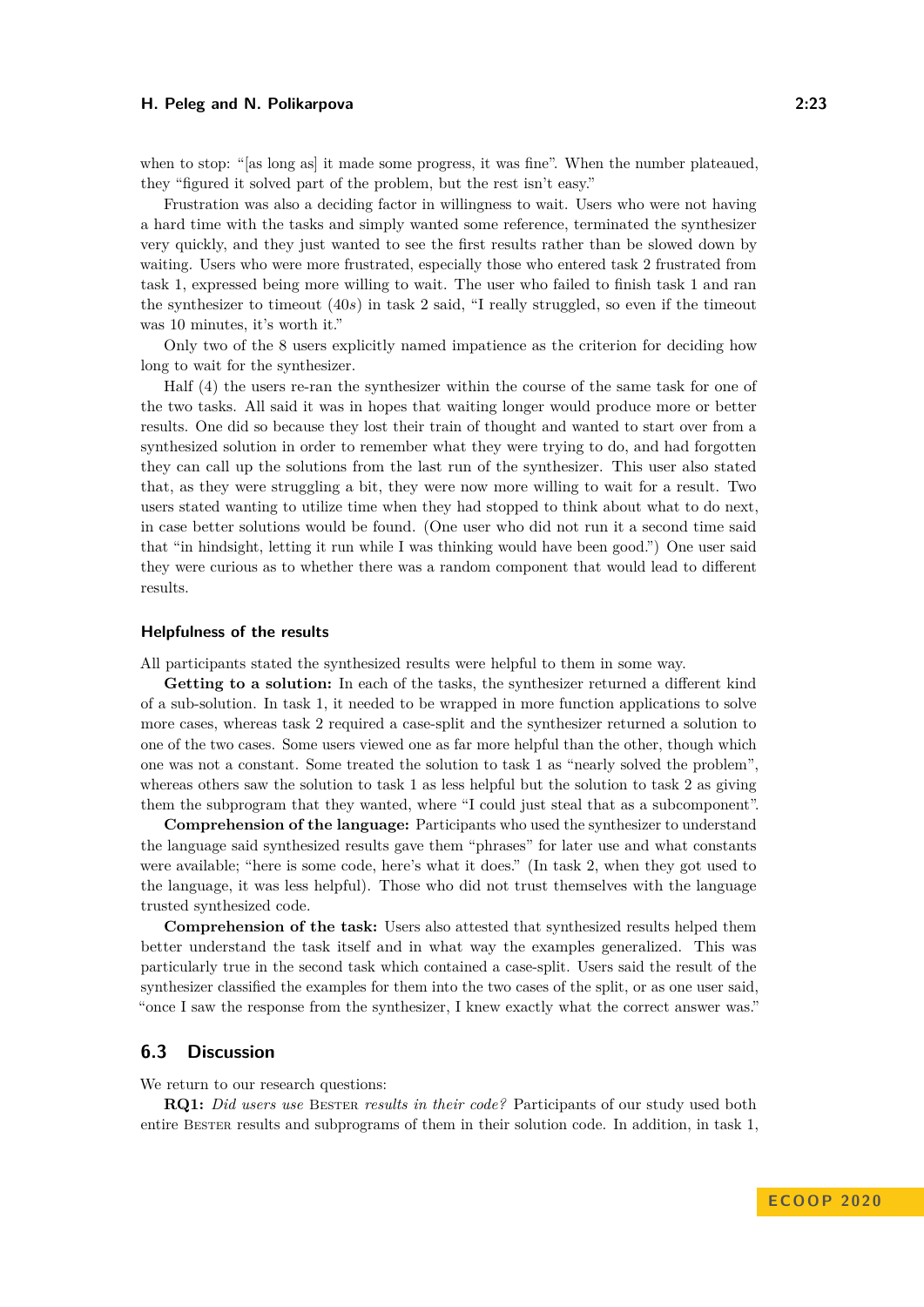## **2:24 Perfect is the Enemy of Good: Best-Effort Program Synthesis**

several participants let the synthesizer direct the algorithm of their solution. We therefore answer this question in the **affirmative**.

**R[Q2:](#page-20-1)** *Did users find the results of* Bester *helpful?* Participants of our study listed different ways in which the results of BESTER were helpful to them, including (but not limited to) finding code that solves a subproblem. Synthesizer results were also widely used as a comprehension tool by the users. We therefore answer this question in the **affirmative**.

## **6.4 Threats to validity**

Finally, we briefly discuss the threats to the validity of our conclusions from the study.

**Number of participants and number of tasks:** The study was conducted on 8 participants, performing only two tasks each, which is not enough to make any statistically significant claims. We therefore try to steer away from such conclusions, and instead observe and report usage patterns that occurred throughout user sessions.

**Selection of programming language:** While using the SyGuS language can be seen as an advantage of the study, mimicking a situation where users are not the most familiar with the language or API they are using, and therefore need the help of a synthesizer, it is also not the easiest programming language to read or write, and includes nontrivial semantics for some of its functions (as demonstrated both in Section [2.1](#page-3-1) and in this section). This may lead to different results than a synthesizer for a programming language users are more comfortable reading and writing. All the participants in the study were familiar with the S-expression syntax and had some experience in using it, mitigating some of the comprehension difficulty if not the problematic semantics.

**Homogeneous participants:** Since students were recruited from a single department in a single institution, there is great similarity in their knowledge and ability. This may have resulted in similar behaviors in the course of the study.

**Inability to specify the synthesizer:** The BESTER implementation used in the study was not fully-equipped for an iterative and interactive workflow, and users could not control the specifications the synthesizer attempted to solve. This also means users did not spend time on (or have a learning curve in) entering specifications or deciding what they should be. Within such a larger workflow, the observed behaviors may be different. However, we have tried to only draw conclusions about the usefulness of the results of a synthesizer iteration, rather than on the interactive incorporation of synthesis in the development workflow.

# **7 Related work**

**Syntax-guided synthesis** [\[3\]](#page-25-0) is the domain of program synthesis where the target program is derived from a set of syntax rules.  $[30, 55, 18, 56]$  $[30, 55, 18, 56]$  $[30, 55, 18, 56]$  $[30, 55, 18, 56]$  $[30, 55, 18, 56]$  $[30, 55, 18, 56]$  $[30, 55, 18, 56]$  all fall within this scope. FLASHFILL and FLASHMETA [\[23,](#page-26-4) [42\]](#page-28-8) are tools for automating string transformations and data wrangling tasks, whose DSL design centers the delicate balance between an expressive grammar, which is needed to find a solution, and a tractable enumeration. Padhi et al. [\[38\]](#page-27-14) raise the issue of the overfitting of an over-expressive grammar, leading to programs such as the one shown in Section [2.1.](#page-3-1)

**The SyGuS competition** [\[5,](#page-25-4) [4\]](#page-25-3) is held every year and allows solvers and synthesizers to compete for both performance and correctness on a large selection of benchmarks. The competition introduced a PBE track in 2016, and now has two PBE tacks, one for string tasks and one for bit-vector tasks. Both CVC4 [\[45\]](#page-28-9) and EUSolver [\[6\]](#page-25-5) have won the competition in the past.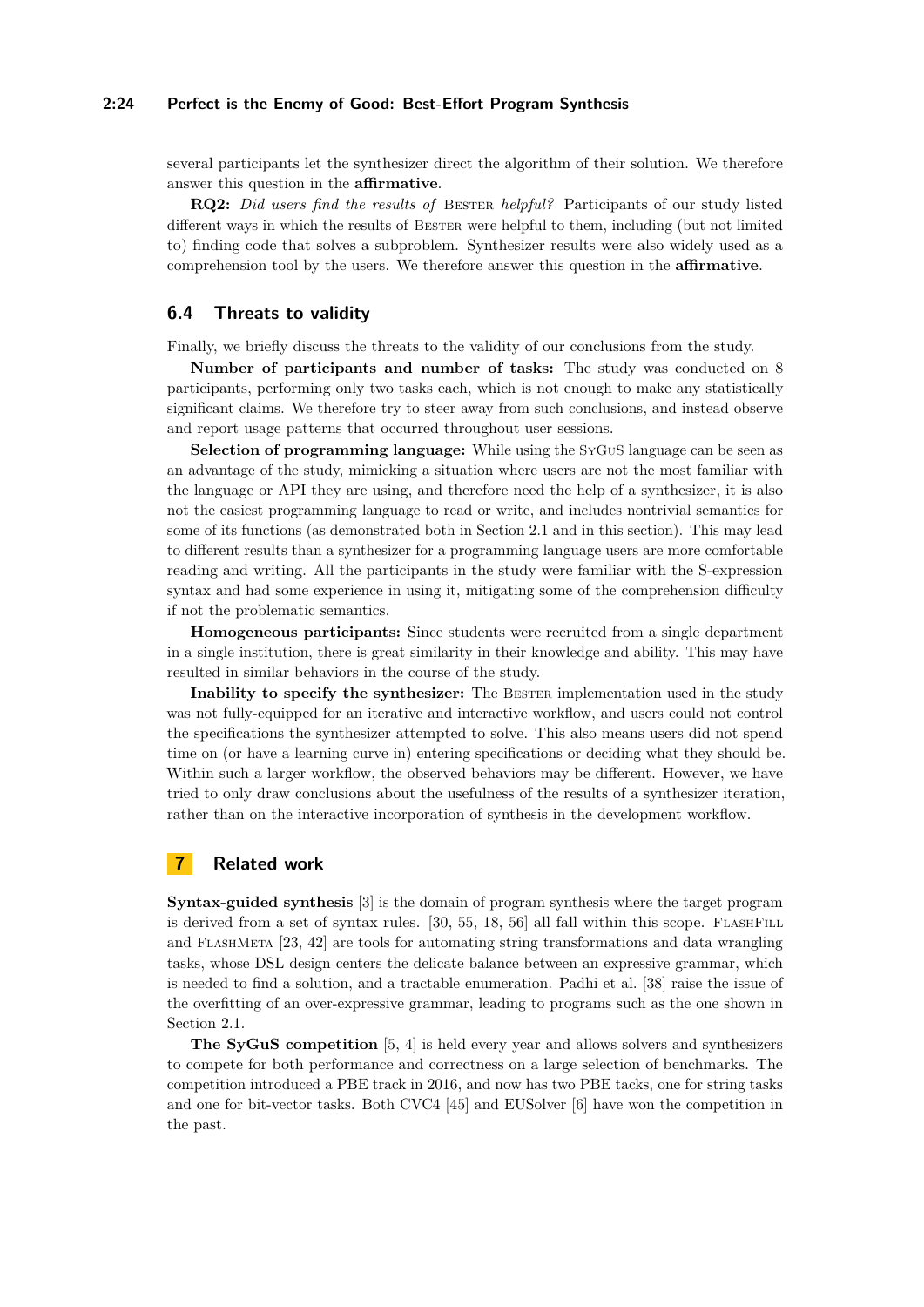**Programming by Example** is a popular technique in program synthesis that leverages either user-provided input-outputs [\[56,](#page-29-0) [36,](#page-27-1) [21,](#page-26-1) [25,](#page-27-2) [23,](#page-26-4) [24,](#page-27-0) [42,](#page-28-8) [58\]](#page-29-3) or tests [\[20\]](#page-26-2). Most PBE techniques target exact specifications and do not handle **noise** in user input. Some notable exceptions are FlashFill [\[23\]](#page-26-4) and RuleSynth [\[48\]](#page-28-10), as well as Bayesian and neural program induction techniques [\[16,](#page-26-8) [17,](#page-26-9) [53\]](#page-28-11). None of these approaches, however, compute results for all subsets of examples, or deal with timeouts.

**Ranking** and returning multiple results are two common approach to handing ambiguous specifications in program synthesis; the two often—but not always—go hand-in-hand. The FlashX tool family [\[23,](#page-26-4) [42\]](#page-28-8) uses a ranking function to select a single, most likely program among all the programs that satisfy all user-provided examples. This line of work has explored both hand-crafted [\[23\]](#page-26-4) and learned [\[47\]](#page-28-12) ranking functions. Recent work on guiding synthesis using learned probabilistic models [\[33\]](#page-27-8) can also be seen as applying a learned ranking, but during synthesis rather than at the end. Our ranking function for BESTER is hand-crafted, but is different from existing work in that it incorporates semantic features of programs in addition to syntactic ones, such as the number of examples satisfied, and the distance between the expected and actual outputs. Recent work on synthesizing lenses [\[35\]](#page-27-15) proposed a novel approach to semantic ranking based on information theory. In the future we would like to explore whether best-effort synthesis can benefit from a more sophisticated ranking function along these lines. Unlike PBE tools, which use ranking to select a single result, code completion tools [\[28,](#page-27-7) [43\]](#page-28-4) typically present a ranked list of results to the user, and most commonly rely on learned statistical models and syntactic features.

**Observational equivalence** Many enumerating synthesizers apply equivalence reductions as a form of pruning the program space [\[28,](#page-27-7) [36,](#page-27-1) [22,](#page-26-10) [21,](#page-26-1) [49\]](#page-28-13). Observational equivalence [\[2,](#page-25-2) [55\]](#page-28-3), as a more agressive and therefore more optimizing form of equivalence, is used in many bottom-up synthesizers [\[56,](#page-29-0) [6,](#page-25-5) [51,](#page-28-14) [41\]](#page-28-15).

EUSolver [\[6\]](#page-25-5) specializes in solving benchmarks that require case-splitting by performing an OE-reduced enumeration searching for two subprograms that together cover the examples and a condition to decide between them. The enumeration performed by EUSOLVER is similar to that of Bester in that it is an enumeration over all the examples that also considers subsets of the examples, but only the first program covering a specific subset of the examples is used within the (single) result program, whereas Bester ranks all such programs and returns the highest ranking ones even if several of them cover the same subset of the examples.

**Interaction models for program synthesis** are a recent field of research, which has taken two main directions: Modifying specification mechanisms and output formats [\[40,](#page-28-7) [13\]](#page-26-5) to make synthesis easier to use and better targeted to specific populations of users. Iterative program synthesis [\[32,](#page-27-5) [39,](#page-27-6) [7\]](#page-25-1) focuses on allowing the user to refine the specification while running the synthesizer after each such refinement, essentially making explicit and improving upon what has been the implicit assumption of all synthesis tools. Bester is currently situated well within the first direction, but we believe it will also aid the users greatly in an iterative setting.

**MaxSAT** [\[10\]](#page-26-11) and MaxSMT [\[9\]](#page-26-12) are the formulation of the satisfiability problem in which certain clauses are marked as *hard constraints* and others as *soft constraints*, and the solver attempts to find an assignment that satisfies all hard constraints while maximizing the number of soft constraints satisfied. Viewing the world through this terminology, we see that previous work has viewed user-provided inputs as hard constraints, and even in work where other soft constraints are available to the user [\[14\]](#page-26-13), examples are still considered hard constraints. In Bester, all examples are soft constraints and a ranking function is being maximized likening our paradigm to weighted MaxSAT. In Section [4](#page-10-0) we suggest a case where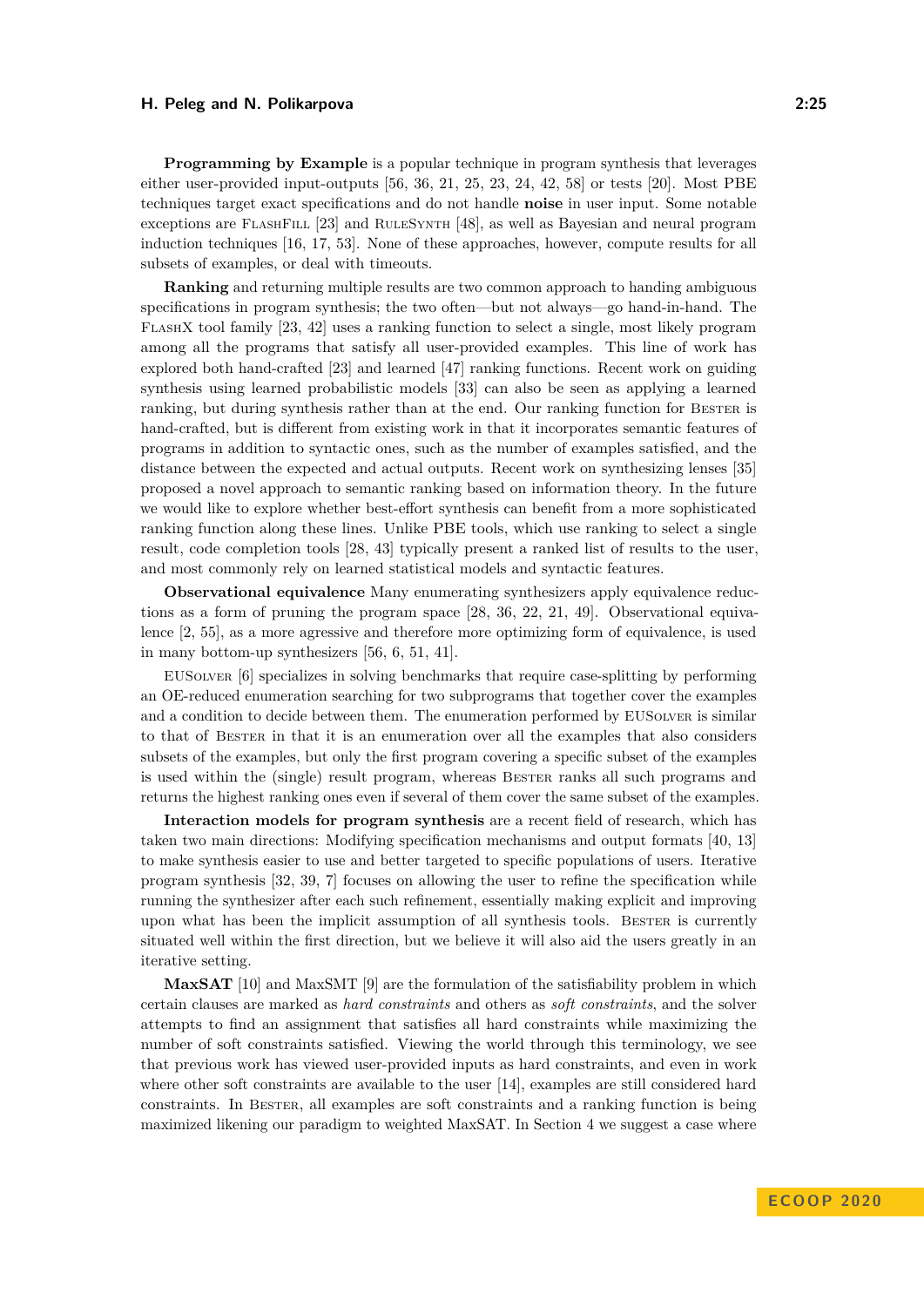## **2:26 Perfect is the Enemy of Good: Best-Effort Program Synthesis**

there could be additional weights between the specifications.

**Opportunistic programming** [\[12,](#page-26-14) [11\]](#page-26-0) is the programming paradigm in which composite programming tasks are solved by hunting for and joining pieces of existing code from other sources. Projects such as ExampleStack [\[59\]](#page-29-4) are intended to make the process of importing found code easier. The Bester user study in Section [6](#page-19-0) demonstrates synthesis as another method that can provide *pieces* of the solution to the programmer.

## **8 Conclusion**

We proposed a new program synthesis paradigm we call *best-effort program synthesis*, where the synthesizer returns a ranked list of programs that satisfy some part of the specification, rather than just one program that satisfies all of it or no program at all.

This paradigm is implemented in a *best-effort enumeration*, a new synthesis algorithm that extends a bottom-up enumeration with observational equivalence, and is able to accumulate multiple partially-valid results with minimal overhead. We implemented this algorithm in a tool called Bester, and evaluated it on 79 synthesis benchmarks from the SyGuS competition and the Euphony benchmark suite.

Our empirical evaluation showed that best-effort enumeration is more efficient and returns better results than a naive approach to best-effort program synthesis, and that BESTER returned useful results even when the specification is flawed or too hard: *i*) for specifications containing an erroneous example, the top three Bester results contained the correct solution, and *ii*) for most hard benchmarks, the top three results contained non-trivial *fragments* of the correct solution. Our user study showed that users apply partially-valid results and *parts of* those results to their code. Additionally, we observed that programmers use the output of the synthesizer for comprehension and not only as a possible part of their solution.

#### **References**

- <span id="page-25-7"></span>**1** Raihan Al-Ekram, Archana Adma, and Olga Baysal. diffx: an algorithm to detect changes in multi-version xml documents. In *Proceedings of the 2005 conference of the Centre for Advanced Studies on Collaborative research*, pages 1–11. IBM Press, 2005.
- <span id="page-25-2"></span>**2** Aws Albarghouthi, Sumit Gulwani, and Zachary Kincaid. Recursive program synthesis. In *International Conference on Computer Aided Verification*, pages 934–950. Springer, 2013.
- <span id="page-25-0"></span>**3** Rajeev Alur, Rastislav Bodik, Garvit Juniwal, Milo MK Martin, Mukund Raghothaman, Sanjit A Seshia, Rishabh Singh, Armando Solar-Lezama, Emina Torlak, and Abhishek Udupa. Syntax-guided synthesis. *Dependable Software Systems Engineering*, 40:1–25, 2015.
- <span id="page-25-3"></span>**4** Rajeev Alur, Dana Fisman, Rishabh Singh, and Armando Solar-Lezama. Sygus-comp 2017: Results and analysis.
- <span id="page-25-4"></span>**5** Rajeev Alur, Dana Fisman, Rishabh Singh, and Armando Solar-Lezama. Sygus-comp 2016: Results and analysis. *arXiv preprint arXiv:1611.07627*, 2016.
- <span id="page-25-5"></span>**6** Rajeev Alur, Arjun Radhakrishna, and Abhishek Udupa. Scaling enumerative program synthesis via divide and conquer. In *International Conference on Tools and Algorithms for the Construction and Analysis of Systems*, pages 319–336. Springer, 2017.
- <span id="page-25-1"></span>**7** Shengwei An, Rishabh Singh, Sasa Misailovic, and Roopsha Samanta. Augmented examplebased synthesis using relational perturbation properties. *Proceedings of the ACM on Programming Languages*, 4(POPL):56, 2019.
- <span id="page-25-6"></span>**8** Pavol Bielik, Veselin Raychev, and Martin Vechev. Phog: Probabilistic model for code. In Maria Florina Balcan and Kilian Q. Weinberger, editors, *Proceedings of The 33rd International Conference on Machine Learning*, volume 48 of *Proceedings of Machine Learning Research*, pages 2933–2942, New York, New York, USA, 20–22 Jun 2016. PMLR. URL: [http://](http://proceedings.mlr.press/v48/bielik16.html) [proceedings.mlr.press/v48/bielik16.html](http://proceedings.mlr.press/v48/bielik16.html).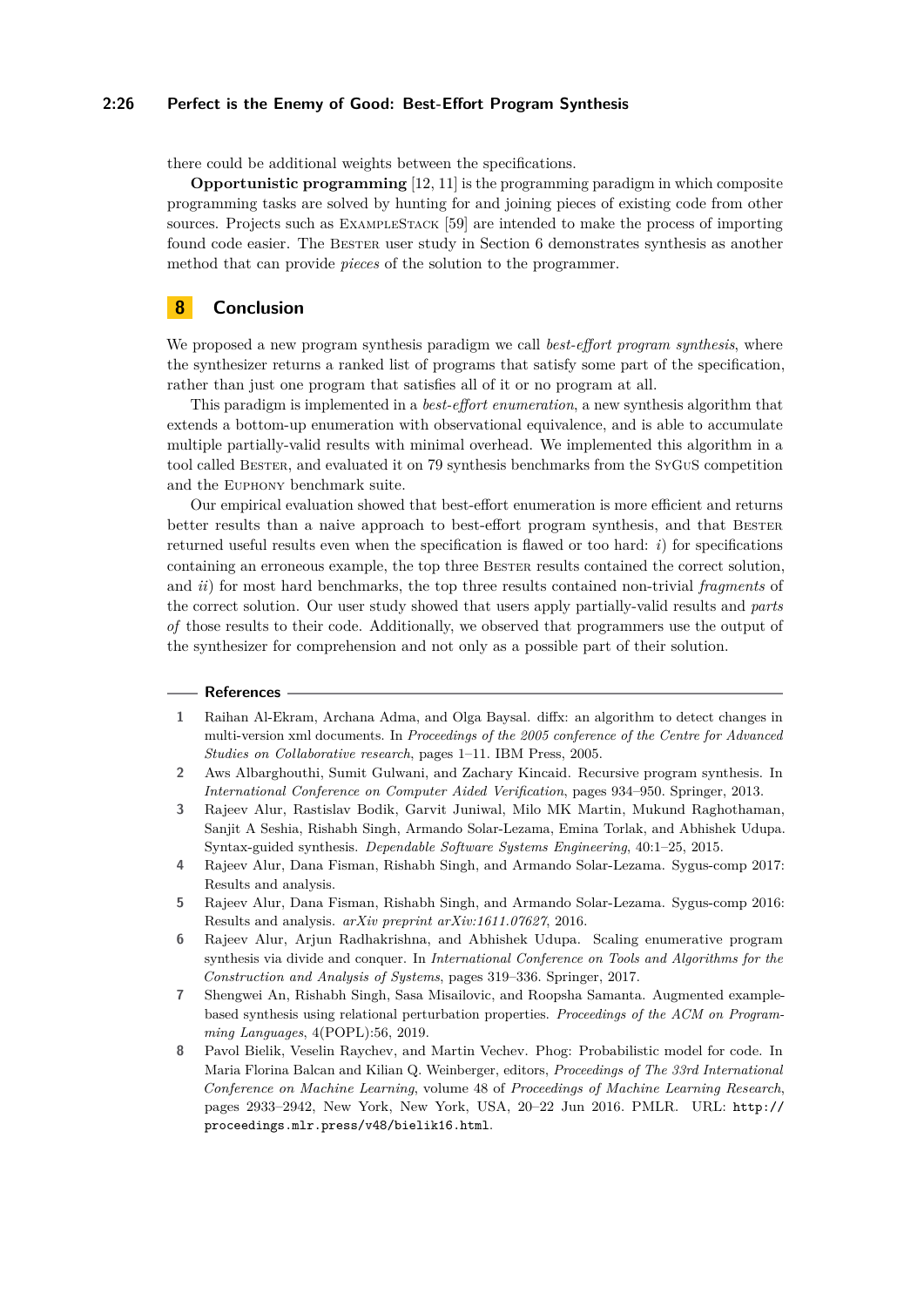- <span id="page-26-12"></span>**9** Nikolaj Bjørner, Anh-Dung Phan, and Lars Fleckenstein. *ν*z-an optimizing smt solver. In *International Conference on Tools and Algorithms for the Construction and Analysis of Systems*, pages 194–199. Springer, 2015.
- <span id="page-26-11"></span>**10** Brian Borchers and Judith Furman. A two-phase exact algorithm for max-sat and weighted max-sat problems. *Journal of Combinatorial Optimization*, 2(4):299–306, 1998.
- <span id="page-26-0"></span>**11** Joel Brandt, Philip J Guo, Joel Lewenstein, Mira Dontcheva, and Scott R Klemmer. Two studies of opportunistic programming: interleaving web foraging, learning, and writing code. In *Proceedings of the SIGCHI Conference on Human Factors in Computing Systems*, pages 1589–1598. ACM, 2009.
- <span id="page-26-14"></span>**12** Joel Brandt, Philip J Guo, Joel Lewenstein, and Scott R Klemmer. Opportunistic programming: How rapid ideation and prototyping occur in practice. In *Proceedings of the 4th international workshop on End-user software engineering*, pages 1–5. ACM, 2008.
- <span id="page-26-5"></span>**13** Sarah Chasins. *Democratizing Web Automation: Programming for Social Scientists and Other Domain Experts*. PhD thesis, EECS Department, University of California, Berkeley, Oct 2019. URL: <http://www2.eecs.berkeley.edu/Pubs/TechRpts/2019/EECS-2019-139.html>.
- <span id="page-26-13"></span>**14** Yanju Chen, Ruben Martins, and Yu Feng. Maximal multi-layer specification synthesis. In *Proceedings of the 2019 27th ACM Joint Meeting on European Software Engineering Conference and Symposium on the Foundations of Software Engineering*, pages 602–612, 2019.
- <span id="page-26-6"></span>**15** Loris D'Antoni, Roopsha Samanta, and Rishabh Singh. Qlose: Program repair with quantitative objectives. In *Computer Aided Verification - 28th International Conference, CAV 2016, Toronto, ON, Canada, July 17-23, 2016, Proceedings, Part II*, pages 383–401, 2016. [doi:](https://doi.org/10.1007/978-3-319-41540-6_21) [10.1007/978-3-319-41540-6\\\_21](https://doi.org/10.1007/978-3-319-41540-6_21).
- <span id="page-26-8"></span>**16** Jacob Devlin, Jonathan Uesato, Surya Bhupatiraju, Rishabh Singh, Abdel-rahman Mohamed, and Pushmeet Kohli. Robustfill: Neural program learning under noisy I/O. In *Proceedings of the 34th International Conference on Machine Learning, ICML 2017, Sydney, NSW, Australia, 6-11 August 2017*, pages 990–998, 2017.
- <span id="page-26-9"></span>**17** Kevin Ellis, Daniel Ritchie, Armando Solar-Lezama, and Josh Tenenbaum. Learning to infer graphics programs from hand-drawn images. In S. Bengio, H. Wallach, H. Larochelle, K. Grauman, N. Cesa-Bianchi, and R. Garnett, editors, *Advances in Neural Information Processing Systems 31*, pages 6059–6068. Curran Associates, Inc., 2018. URL: [http://papers.nips.cc/](http://papers.nips.cc/paper/7845-learning-to-infer-graphics-programs-from-hand-drawn-images.pdf) [paper/7845-learning-to-infer-graphics-programs-from-hand-drawn-images.pdf](http://papers.nips.cc/paper/7845-learning-to-infer-graphics-programs-from-hand-drawn-images.pdf).
- <span id="page-26-7"></span>**18** Azadeh Farzan and Victor Nicolet. Modular divide-and-conquer parallelization of nested loops. In *Proceedings of the 40th ACM SIGPLAN Conference on Programming Language Design and Implementation*, PLDI 2019, pages 610–624, New York, NY, USA, 2019. ACM. URL: <http://doi.acm.org/10.1145/3314221.3314612>, [doi:10.1145/3314221.3314612](https://doi.org/10.1145/3314221.3314612).
- <span id="page-26-3"></span>**19** Yu Feng, Ruben Martins, Jacob Van Geffen, Isil Dillig, and Swarat Chaudhuri. Componentbased synthesis of table consolidation and transformation tasks from examples. In *Proceedings of the 38th ACM SIGPLAN Conference on Programming Language Design and Implementation, PLDI 2017, Barcelona, Spain, June 18-23, 2017*, pages 422–436, 2017.
- <span id="page-26-2"></span>**20** Yu Feng, Ruben Martins, Yuepeng Wang, Isil Dillig, and Thomas W Reps. Component-based synthesis for complex apis. *ACM SIGPLAN Notices*, 52(1):599–612, 2017.
- <span id="page-26-1"></span>**21** John K Feser, Swarat Chaudhuri, and Isil Dillig. Synthesizing data structure transformations from input-output examples. In *ACM SIGPLAN Notices*, volume 50, pages 229–239. ACM, 2015.
- <span id="page-26-10"></span>**22** Jonathan Frankle, Peter-Michael Osera, David Walker, and Steve Zdancewic. Example-directed synthesis: A type-theoretic interpretation. In *Proceedings of the 43rd Annual ACM SIGPLAN-SIGACT Symposium on Principles of Programming Languages*, POPL '16, pages 802–815, New York, NY, USA, 2016. ACM. URL: <http://doi.acm.org/10.1145/2837614.2837629>, [doi:10.1145/2837614.2837629](https://doi.org/10.1145/2837614.2837629).
- <span id="page-26-4"></span>**23** Sumit Gulwani. Automating string processing in spreadsheets using input-output examples. In *Proceedings of the 38th Annual ACM SIGPLAN-SIGACT Symposium on Principles of*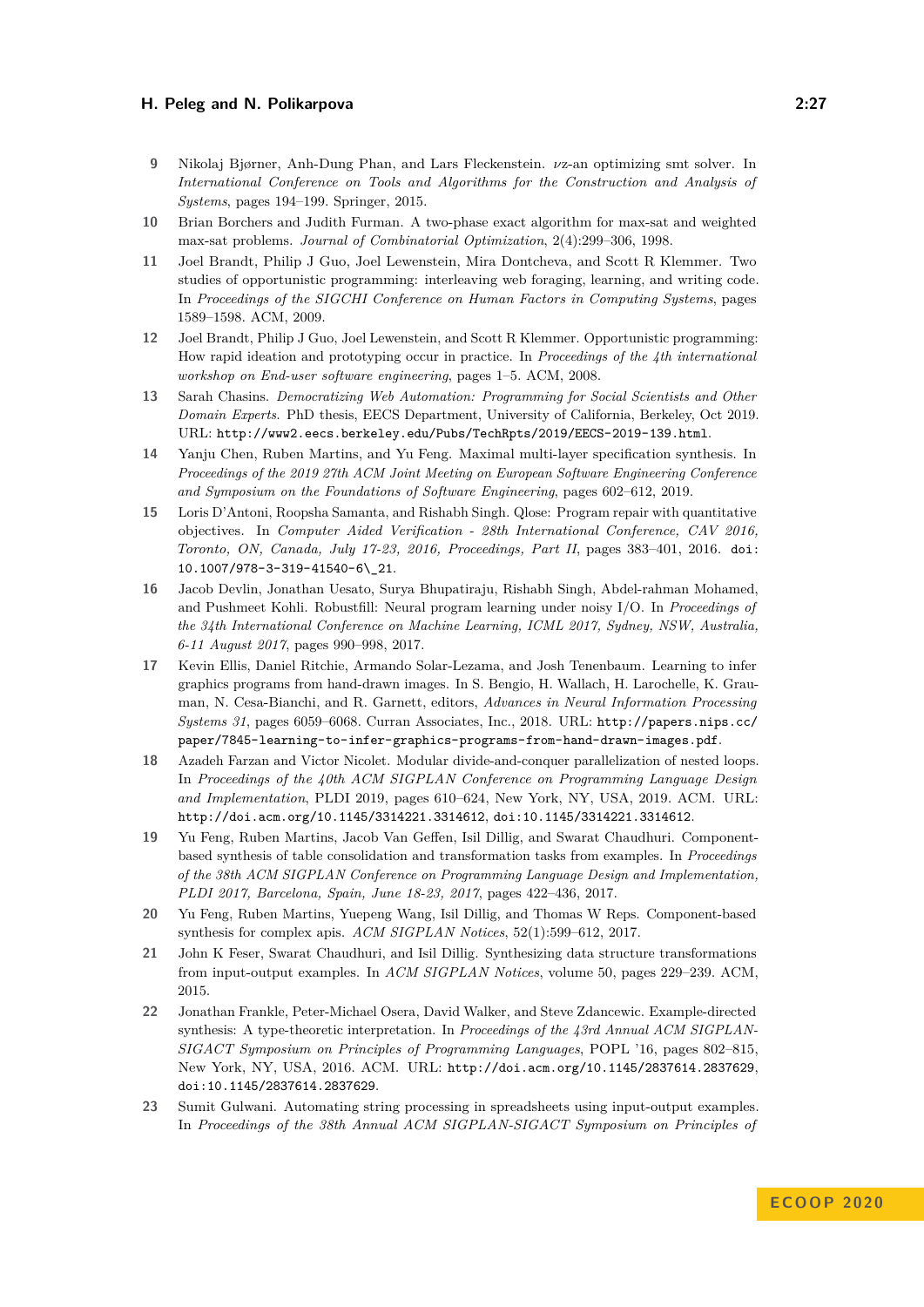*Programming Languages*, POPL '11, pages 317–330, New York, NY, USA, 2011. ACM. URL: <http://doi.acm.org/10.1145/1926385.1926423>, [doi:10.1145/1926385.1926423](https://doi.org/10.1145/1926385.1926423).

- <span id="page-27-0"></span>**24** Sumit Gulwani. Synthesis from examples: Interaction models and algorithms. In *Symbolic and Numeric Algorithms for Scientific Computing (SYNASC), 2012 14th International Symposium on*, pages 8–14. IEEE, 2012.
- <span id="page-27-2"></span>**25** Sumit Gulwani. Programming by examples (and its applications in data wrangling). In Javier Esparza, Orna Grumberg, and Salomon Sickert, editors, *Verification and Synthesis of Correct and Secure Systems*. IOS Press, 2016.
- <span id="page-27-9"></span>**26** Sumit Gulwani, Susmit Jha, Ashish Tiwari, and Ramarathnam Venkatesan. Synthesis of loop-free programs. In *Proceedings of the 32nd ACM SIGPLAN Conference on Programming Language Design and Implementation, PLDI 2011, San Jose, CA, USA, June 4-8, 2011*, pages 62–73, 2011. URL: <http://doi.acm.org/10.1145/1993498.1993506>, [doi:10.1145/1993498.](https://doi.org/10.1145/1993498.1993506) [1993506](https://doi.org/10.1145/1993498.1993506).
- <span id="page-27-10"></span>**27** Zheng Guo, Michael James, David Justo, Jiaxiao Zhou, Ziteng Wang, Ranjit Jhala, and Nadia Polikarpova. Program synthesis by type-guided abstraction refinement. In *Principles of programming languages*, page to appear, 2020.
- <span id="page-27-7"></span>**28** Tihomir Gvero, Viktor Kuncak, Ivan Kuraj, and Ruzica Piskac. Complete completion using types and weights. In *ACM SIGPLAN Notices*, volume 48, pages 27–38. ACM, 2013.
- <span id="page-27-4"></span>**29** Jeevana Priya Inala and Rishabh Singh. Webrelate: integrating web data with spreadsheets using examples. *PACMPL*, 2(POPL):2:1–2:28, 2018. [doi:10.1145/3158090](https://doi.org/10.1145/3158090).
- <span id="page-27-13"></span>**30** Shachar Itzhaky, Rohit Singh, Armando Solar-Lezama, Kuat Yessenov, Yongquan Lu, Charles Leiserson, and Rezaul Chowdhury. Deriving divide-and-conquer dynamic programming algorithms using solver-aided transformations. In *Proceedings of the 2016 ACM SIGPLAN International Conference on Object-Oriented Programming, Systems, Languages, and Applications*, pages 145–164. ACM, 2016.
- <span id="page-27-3"></span>**31** Vu Le and Sumit Gulwani. FlashExtract: a framework for data extraction by examples. In Michael F. P. O'Boyle and Keshav Pingali, editors, *Proceedings of the 35th Conference on Programming Language Design and Implementation*, page 55. ACM, 2014. [doi:10.1145/](https://doi.org/10.1145/2594291.2594333) [2594291.2594333](https://doi.org/10.1145/2594291.2594333).
- <span id="page-27-5"></span>**32** Vu Le, Daniel Perelman, Oleksandr Polozov, Mohammad Raza, Abhishek Udupa, and Sumit Gulwani. Interactive program synthesis. *CoRR*, abs/1703.03539, 2017. URL: [http://arxiv.](http://arxiv.org/abs/1703.03539) [org/abs/1703.03539](http://arxiv.org/abs/1703.03539), [arXiv:1703.03539](http://arxiv.org/abs/1703.03539).
- <span id="page-27-8"></span>**33** Woosuk Lee, Kihong Heo, Rajeev Alur, and Mayur Naik. Accelerating search-based program synthesis using learned probabilistic models. In *ACM SIGPLAN Notices*, volume 53, pages 436–449. ACM, 2018.
- <span id="page-27-11"></span>**34** Vladimir I Levenshtein. Binary codes capable of correcting deletions, insertions, and reversals. In *Soviet physics doklady*, volume 10, pages 707–710, 1966.
- <span id="page-27-15"></span>**35** Anders Miltner, Solomon Maina, Kathleen Fisher, Benjamin C. Pierce, David Walker, and Steve Zdancewic. Synthesizing symmetric lenses. *Proc. ACM Program. Lang.*, 3(ICFP), July 2019. [doi:10.1145/3341699](https://doi.org/10.1145/3341699).
- <span id="page-27-1"></span>**36** Peter-Michael Osera and Steve Zdancewic. Type-and-example-directed program synthesis. In *ACM SIGPLAN Notices*, volume 50, pages 619–630. ACM, 2015.
- <span id="page-27-12"></span>**37** Antti Oulasvirta and Pertti Saariluoma. Surviving task interruptions: Investigating the implications of long-term working memory theory. *International Journal of Human-Computer Studies*, 64(10):941–961, 2006.
- <span id="page-27-14"></span>**38** Saswat Padhi, Todd D. Millstein, Aditya V. Nori, and Rahul Sharma. Overfitting in synthesis: Theory and practice. In *Computer Aided Verification - 31st International Conference, CAV 2019, New York City, NY, USA, July 15-18, 2019, Proceedings, Part I*, pages 315–334, 2019. [doi:10.1007/978-3-030-25540-4\\\_17](https://doi.org/10.1007/978-3-030-25540-4_17).
- <span id="page-27-6"></span>**39** Hila Peleg, Shachar Itzhaky, and Sharon Shoham. Abstraction-based interaction model for synthesis. In Isil Dillig and Jens Palsberg, editors, *Verification, Model Checking, and Abstract Interpretation*, pages 382–405, Cham, 2018. Springer International Publishing.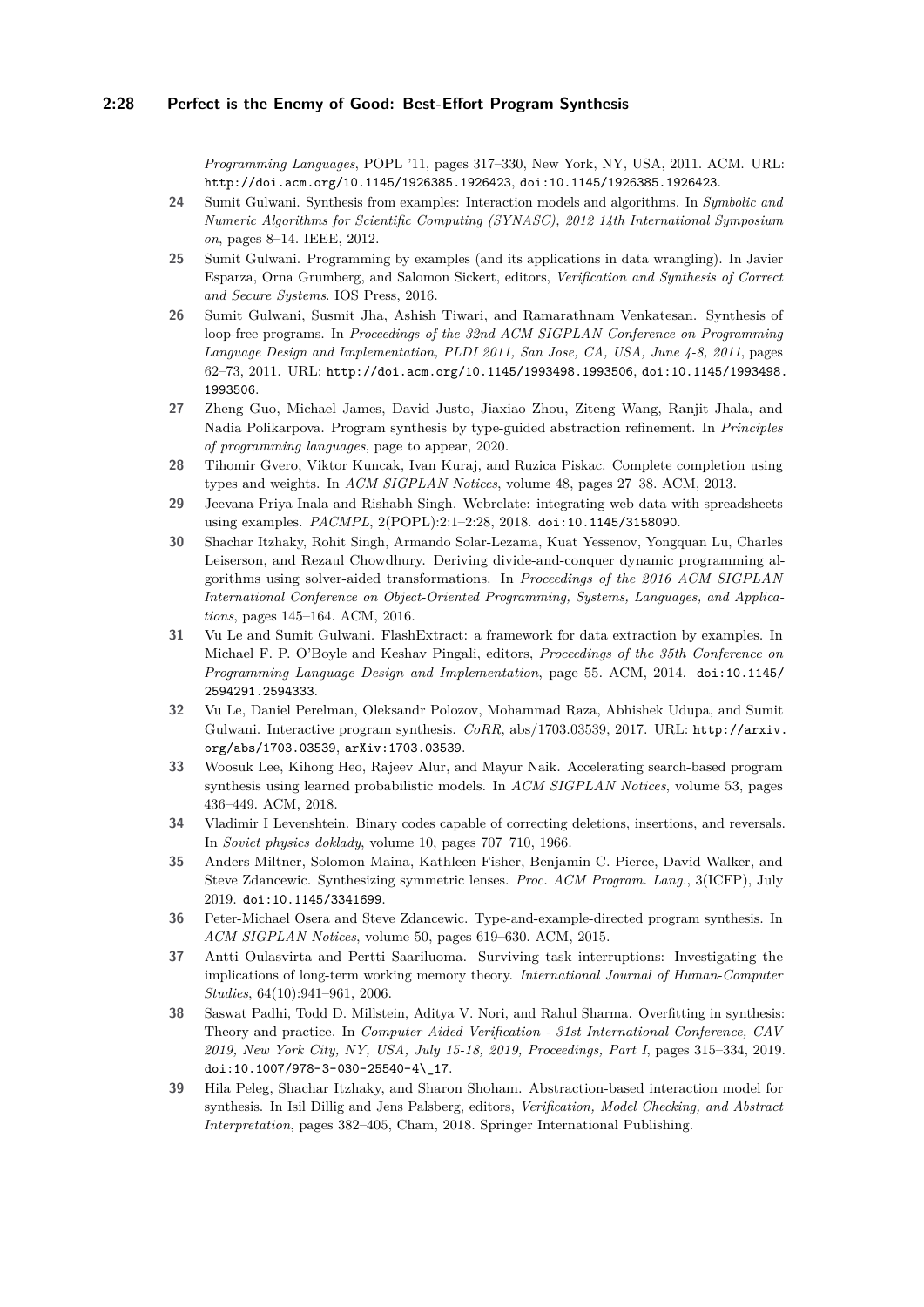- <span id="page-28-7"></span>**40** Hila Peleg, Sharon Shoham, and Eran Yahav. Programming not only by example. In *Proceedings of the 40th International Conference on Software Engineering*, pages 1114–1124. ACM, 2018.
- <span id="page-28-15"></span>**41** Phitchaya Mangpo Phothilimthana, Aditya Thakur, Rastislav Bodik, and Dinakar Dhurjati. Scaling up superoptimization. In *ACM SIGARCH Computer Architecture News*, volume 44, pages 297–310. ACM, 2016.
- <span id="page-28-8"></span>**42** Oleksandr Polozov and Sumit Gulwani. Flashmeta: A framework for inductive program synthesis. *ACM SIGPLAN Notices*, 50(10):107–126, 2015.
- <span id="page-28-4"></span>**43** Veselin Raychev, Martin Vechev, and Eran Yahav. Code completion with statistical language models. In *ACM SIGPLAN Notices*, volume 49, pages 419–428. ACM, 2014.
- <span id="page-28-5"></span>**44** Andrew Reynolds, Haniel Barbosa, Andres Nötzli, Clark W. Barrett, and Cesare Tinelli. cvc4sy: Smart and fast term enumeration for syntax-guided synthesis. In *Computer Aided Verification - 31st International Conference, CAV 2019, New York City, NY, USA, July 15-18, 2019, Proceedings, Part II*, pages 74–83, 2019.
- <span id="page-28-9"></span>**45** Andrew Reynolds, Morgan Deters, Viktor Kuncak, Cesare Tinelli, and Clark Barrett. Counterexample-guided quantifier instantiation for synthesis in smt. In *International Conference on Computer Aided Verification*, pages 198–216. Springer, 2015.
- <span id="page-28-2"></span>**46** Kensen Shi, Jacob Steinhardt, and Percy Liang. Frangel: Component-based synthesis with control structures. *Proc. ACM Program. Lang.*, 3(POPL), January 2019. [doi:10.1145/](https://doi.org/10.1145/3290386) [3290386](https://doi.org/10.1145/3290386).
- <span id="page-28-12"></span>**47** Rishabh Singh and Sumit Gulwani. Predicting a correct program in programming by example. In *Computer Aided Verification - 27th International Conference, CAV 2015, San Francisco, CA, USA, July 18-24, 2015, Proceedings, Part I*, pages 398–414, 2015. [doi:10.1007/978-3-319-21690-4\\\_23](https://doi.org/10.1007/978-3-319-21690-4_23).
- <span id="page-28-10"></span>**48** Rohit Singh, Venkata Vamsikrishna Meduri, Ahmed K. Elmagarmid, Samuel Madden, Paolo Papotti, Jorge-Arnulfo Quiané-Ruiz, Armando Solar-Lezama, and Nan Tang. Synthesizing entity matching rules by examples. *PVLDB*, 11(2):189–202, 2017. URL: [http://www.vldb.](http://www.vldb.org/pvldb/vol11/p189-singh.pdf) [org/pvldb/vol11/p189-singh.pdf](http://www.vldb.org/pvldb/vol11/p189-singh.pdf).
- <span id="page-28-13"></span>**49** Calvin Smith and Aws Albarghouthi. Program synthesis with equivalence reduction. In *Verification, Model Checking, and Abstract Interpretation - 20th International Conference, VMCAI 2019, Cascais, Portugal, January 13-15, 2019, Proceedings*, pages 24–47, 2019. [doi:](https://doi.org/10.1007/978-3-030-11245-5_2) [10.1007/978-3-030-11245-5\\\_2](https://doi.org/10.1007/978-3-030-11245-5_2).
- <span id="page-28-0"></span>**50** Armando Solar-Lezama. Program sketching. *STTT*, 15(5-6):475–495, 2013. URL: [http:](http://dx.doi.org/10.1007/s10009-012-0249-7) [//dx.doi.org/10.1007/s10009-012-0249-7](http://dx.doi.org/10.1007/s10009-012-0249-7), [doi:10.1007/s10009-012-0249-7](https://doi.org/10.1007/s10009-012-0249-7).
- <span id="page-28-14"></span>**51** Armando Solar-Lezama, Christopher Grant Jones, and Rastislav Bodik. Sketching concurrent data structures. In *ACM SIGPLAN Notices*, volume 43, pages 136–148. ACM, 2008.
- <span id="page-28-6"></span>**52** Armando Solar-Lezama, Liviu Tancau, Rastislav Bodik, Sanjit Seshia, and Vijay Saraswat. Combinatorial sketching for finite programs. *ACM SIGOPS Operating Systems Review*, 40(5):404–415, 2006.
- <span id="page-28-11"></span>**53** Yonglong Tian, Andrew Luo, Xingyuan Sun, Kevin Ellis, William T. Freeman, Joshua B. Tenenbaum, and Jiajun Wu. Learning to infer and execute 3d shape programs. In *7th International Conference on Learning Representations, ICLR 2019, New Orleans, LA, USA, May 6-9, 2019*, 2019.
- <span id="page-28-1"></span>**54** Emina Torlak and Rastislav Bodík. A lightweight symbolic virtual machine for solver-aided host languages. In *ACM SIGPLAN Conference on Programming Language Design and Implementation, PLDI '14, Edinburgh, United Kingdom - June 09 - 11, 2014*, page 54, 2014. URL: <http://doi.acm.org/10.1145/2594291.2594340>, [doi:10.1145/2594291.2594340](https://doi.org/10.1145/2594291.2594340).
- <span id="page-28-3"></span>**55** Abhishek Udupa, Arun Raghavan, Jyotirmoy V Deshmukh, Sela Mador-Haim, Milo MK Martin, and Rajeev Alur. Transit: specifying protocols with concolic snippets. *ACM SIGPLAN Notices*, 48(6):287–296, 2013.